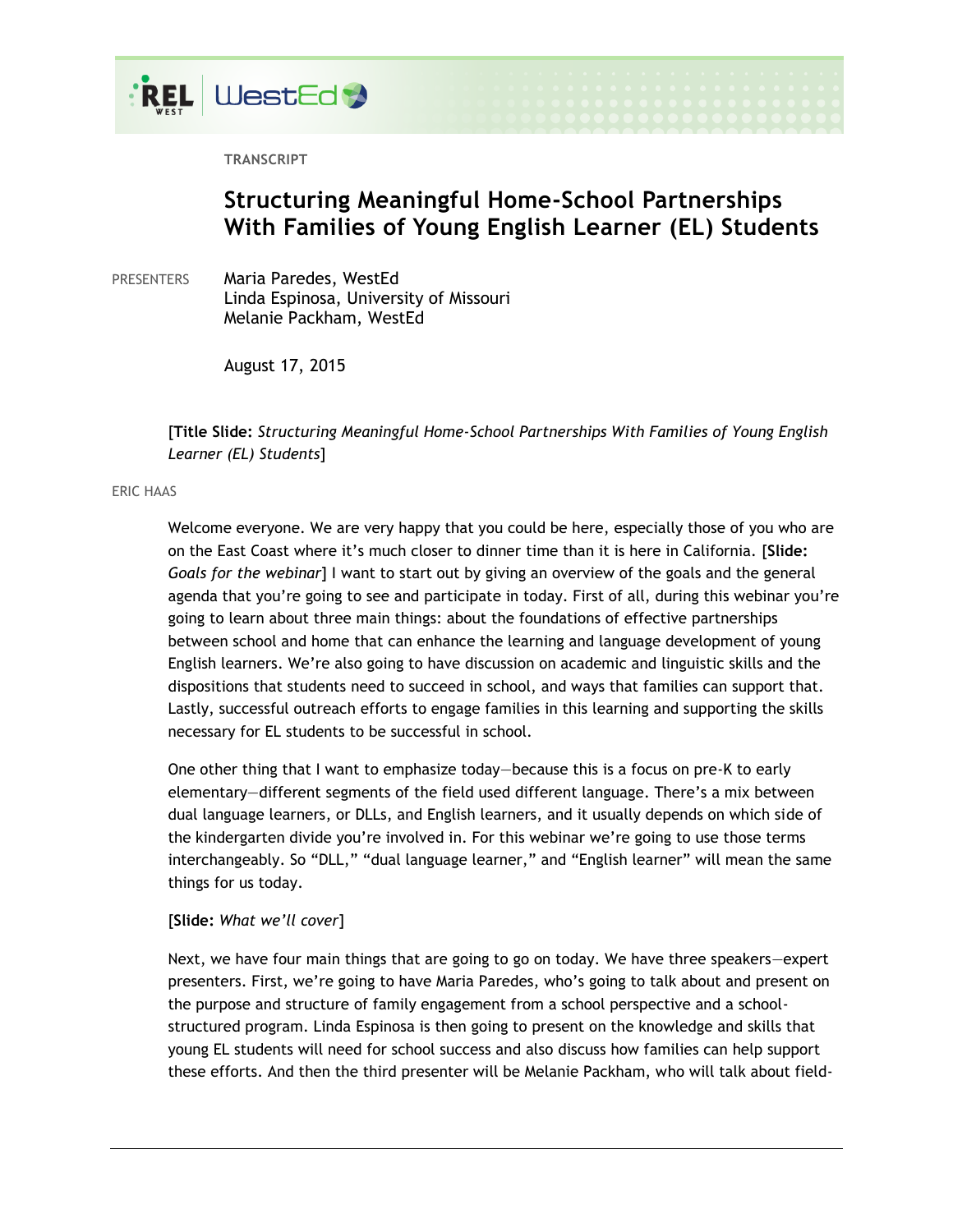

sharing examples. She's a practitioner who works here at WestEd, and she's going to talk about specific examples of how to create strong home-school partnerships.

And then mixed through all of this there are going to be Q&A sessions. We're going to have five minutes at the end of each presentation where my colleagues Elizabeth and Min and I will monitor the chats, and we will post some of the questions that come up during the chat during each presentation. So please do your best, send us as many questions or comments as you want. The three of us will be following those chats, and then we will use those to present your main questions during the Q&A at the end.

Also during these presentations, there will also be some surveys and some polling chats that we will ask you some prompting questions. [**Slide:** *Who is participating?*] So we will ask you to fill those out as well, and I want to start out with the first poll to get some feedback on who's here today, and you should see that poll, I think, pop up in your chat box in just a moment.

[**Slide:** *Who is participating?*] So we have—wow, we've got about a quarter of the people are coaches and trainers, a fifth of the people are teachers, another fifth are administrators, a few parents, some researchers. Lots—about a quarter from public schools, yeah. About another quarter at the district level. This is quite a balanced group. So, yeah, lots of different people here. And again, welcome and thank you very much for coming.

# [**Slide:** *More Is Not Always Better: Structuring Home and School Partnerships*]

So, the first person we're going to hear from today is Maria Paredes. Maria works here at WestEd in our Comprehensive School Assistance Program. Maria has experience in teaching college students, middle school students, and adults in both basic education and English as the second language during over a decade of work, and this has fueled her passion to understand and improve family engagement in education. And through her experience, her research, and curriculum instruction and assessments, and her deep understanding of the English learner community, she's created a model for family engagement and how schools and the education system in general can best engage with families to improve student outcomes. And it's named the Academic Parent-Teacher Teams, or APTT, and the APTT is a structured approach for family engagement that's really produced remarkable results over the years, and Maria is going to talk to you a lot about the philosophy and the specifics of that.

#### MARIA PAREDES

Thank you everybody for joining us this afternoon. It's really a pleasure to join a very diverse, large group of educators and thank you for having me. [**Slide:** *Student Learning Time*] I want to start my presentation with a way to set a foundation for what I am going to talk about next. This pie signifies the learning time of an average student between ages 5 and 18 and it is based on 6 hours of instruction, 180 days per year. The yellow area signifies 8 hours of sleep, 365 days a year. Again, the 12% is the 6 hours of instruction, 180 days. And the 55% represents awake time away from school.

This is very significant because this is, for me, what really triggers a love and a desire to improve and change family engagement in schools. I know that this tells me that 12% is not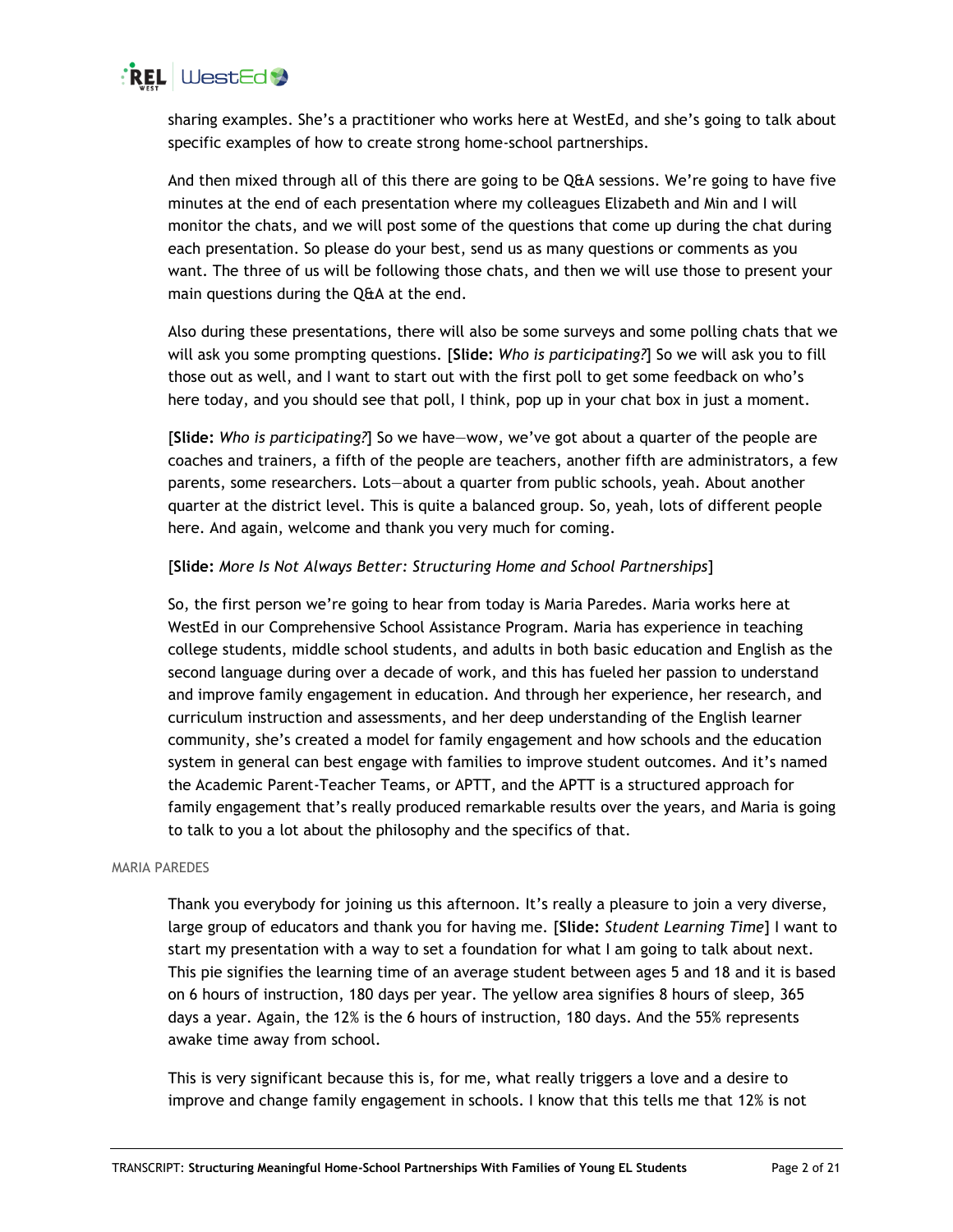

enough; that students really need an integrated approach from all the adults in their lives. So it's really important that we work together and strengthen that school and home partnership. So you can think of family engagement and everything that I am going to be saying as filling the gap between that 12% and that 55%—in other words, how we bring schools, families together. I hope that this is as significant to you as it is to me and it really helps shape the work that I have been doing for many, many years.

# [**Slide:** *Schools share responsibility in engaging families*]

Schools are extremely important in modeling the type of engagement that we want families to engage in at home with their children, so it's really important that what we do with families and how we do it is explicit, is clear, and is consistent. So we have to really plan for stellar and coherent and aligned activities with families.

# [**Slide:** *Family engagement has been blurry*]

So I'm going to be talking here from experience. I spent many years as Director of Family Engagement in a school district in Phoenix, Arizona and, in taking over this position, one of the things that I knew is that families were coming to our schools, families were interested in…in being involved. We had a lot of different activities, a lot of different events that we were inviting families to, and families were attending all these events. Our events ranged from open house, welcome back to school, parent-teacher conferences, festivals, volunteer opportunities, PTAs, PTOs, "cafecitos" [coffee chats]; we had all kinds of programs that were being given by outside agencies. We had really a huge assortment of opportunities for families.

So families were receiving invitations to all of these different activities, and we felt like we were on a pretty good path, until we really did an inventory of these activities. And what we found was that, in most schools, we were actually inviting families to over 30 events in any given year. So most of the activities that families were invited to had two- or three- or fiveweek sessions that they needed to come to. We were basically just doing what the research called "random acts." We had a lot of things; we thought that more is better, and this was, in fact, costing us a lot of time and we were not really sure if we were actually getting any results.

So this was…it was blurry. We weren't really sure; we didn't have a specific path. So this was the beginning of really taking a deep look at what we were doing with families and whether those events and those activities had any result or any effect on how families support their children's learning. So that was the beginning of things.

# [**Slide:** *Family engagement in focus*]

It was really helpful to me before I started—really looking into the research and making sense of what family engagement really is. So it felt like before I was working without a compass, with no direction. I had to really read the research, look at the studies, look at evidence in the field and really come up with my own compass: something that I could guide my department and my district with. So the first thing was, we first have to figure out—what is family engagement, really, and why are we doing this?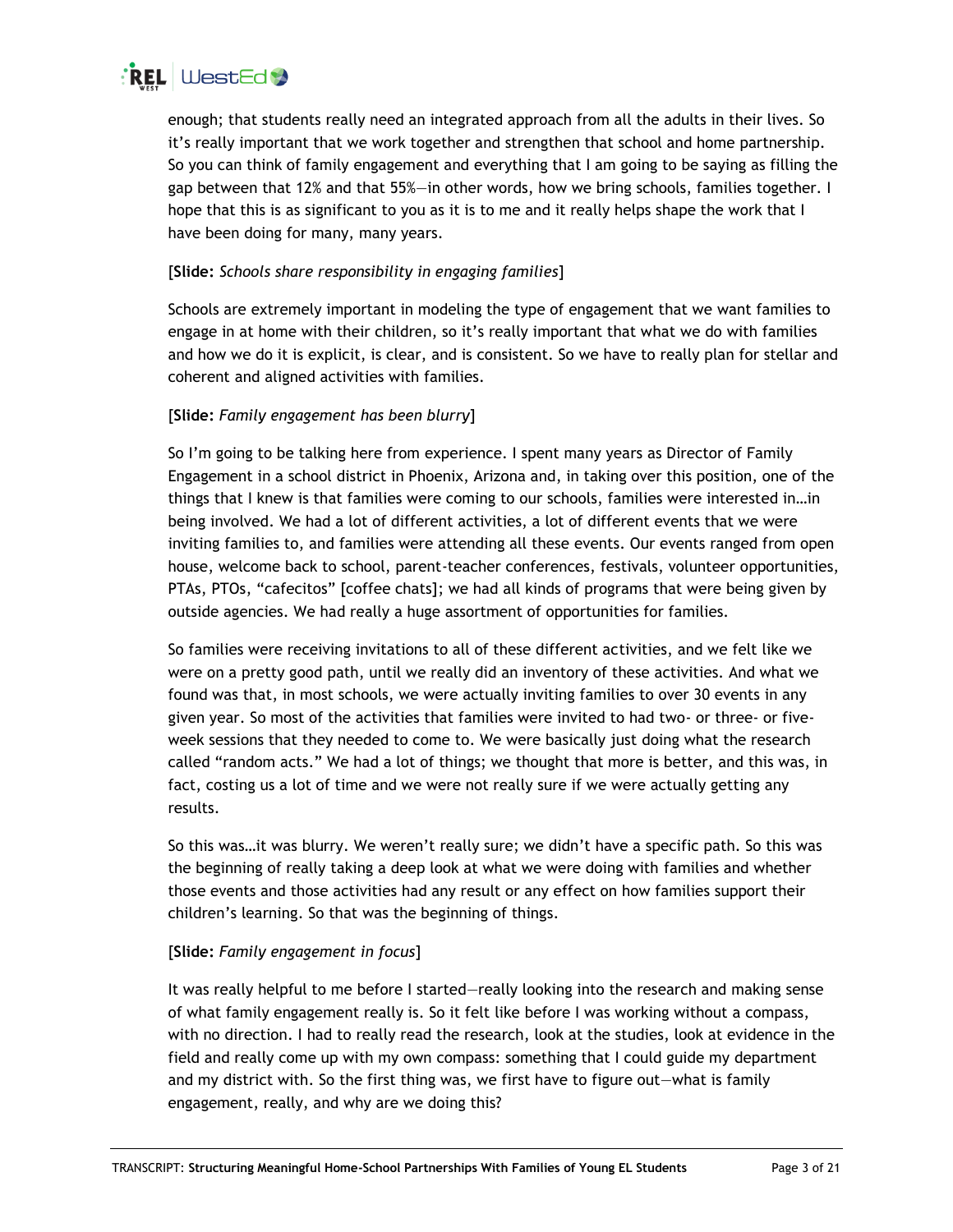

So the first thing was finding the family engagement definition that really provided that map, that focus. And that is: family engagement is family and school partnerships to drive student learning. That's what we do as educators and that's what families want schools to do and that is the reason for us to come together as educators and families in partnership, is to drive toward learning. So this really helped provide a focus and to evaluate the activities and the efforts that we were doing across the district with this lens. The point was to drive student learning, so this gave us an idea of how to prioritize activities and do less and do it deeper, with more meaning, with more intention, and to be a lot more professional about how we interacted with families.

So it's really important…among the things that started to change was really building the capacity of our staff in the district and my capacity as the director about what family engagement was and how we can improve on the…really the things that we were already doing and how could we put on hold or pause on the things that were really not aligned with this definition and this purpose. By building the staff capacity through professional development and technical assistance, then we would be able to build the capacity of families and learn together and create an environment where we were all following a direction that was clear and that was consistent with the family engagement definition.

It was really also important to realize that we weren't going to do anything too different. We were just really going to use really good instructional strategies and share those with families. So teachers were already very good at their instruction and they were constantly receiving training and support to improve those instructional strategies. So it's really important that we created a seamless integration of how teachers teach children and how teachers share concepts and strategies and activities with families. This seemed to be a very seamless transition. It was also important that this coming together, the common goal was, "What do we need students to learn? What do we need students to practice in the school and practice in the home? What do we need students to be able to do really well through repeated practice?" And so it was really important to sort through that so that those learning concepts could be made family-friendly and that we can all share; teachers and families could share the things that they do to help students learn at home, in the community, and in the school. So creating this transparency about what we want students to be learning and practicing on an ongoing basis.

Again, I talked a little bit about prioritizing engagement efforts. We took a good look—a really honest look—at everything that we were doing and we really needed to put it through that lens of, "Is it meeting our definition of family engagement? Is it intentional? Is it professional? And is it strategic? Is this event going to get us the result that we're looking for?" Ultimately, engage in a very structural approach to engagement and collect the data, analyze the data, and evaluate results—that was also a critical shift in our practice in family engagement.

# [**Slide:** *Engaging families for results requires a system that incorporates ongoing training and support*]

Based on all of the learning and all of the research, I developed Academic Parent-Teacher Teams, or APTT; and APTT, again, as Eric said earlier, it's…it's a framework for supporting this very structured family and school partnership. This is the backbone of partnerships. This is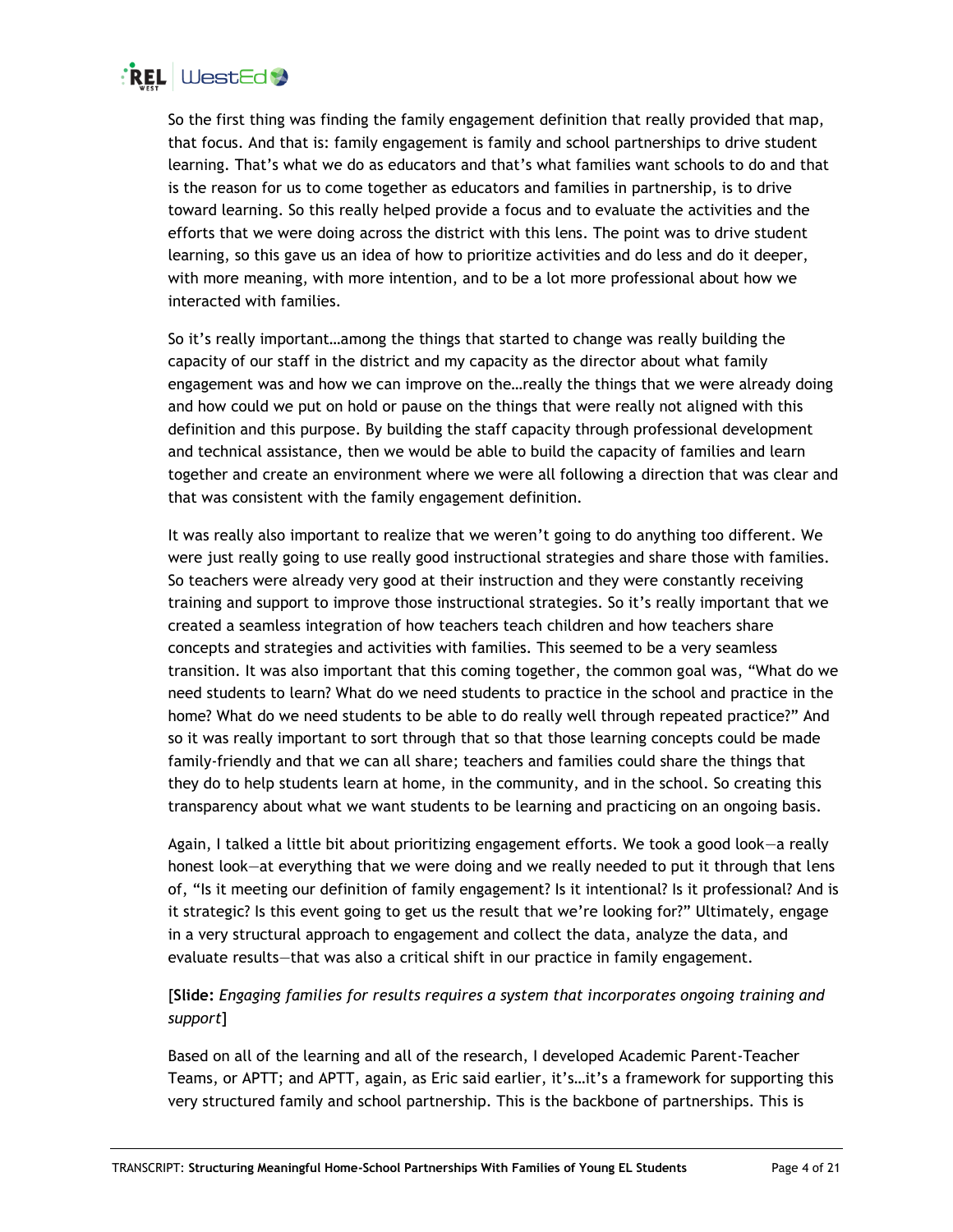

where it all starts. And as we get really good at APTT, then we can add other things that enrich the partnership. So I'm going to talk a little bit about what APTT is and I want to ask you there are a lot of you attending this webinar and I would like you to go to the panel on the right and either click on the check mark or on the x and tell me if you are familiar or if you have heard of APTT before. Go ahead and check. Thank you so much. So a few of you have experienced or have heard of Academic Parent-Teacher Teams. So I'm going to tell you a little bit about this.

# [**Slide:** *Academic Parent-Teacher Teams (APTT)*]

The purpose of Academic Parent-Teacher Teams in our district was to really improve how we engaged families and to incorporate all the learning from research and to put it all into one practice, into one structure, into one model. So it is a framework that aligns what students are learning at the grade level, the data that we need to share with families, and how parents and teachers come together to share that so that family learning at home can be enriched, can be aligned to what kids are learning in the classroom. So that's really what APTT is. It's a framework. [**Slide:** *The APTT model*] So I'm going to share with you what it looks like, just the outline of the APTT model. And I also wanted to bring up that this takes the place…it sort of updates our traditional parent-teacher conference model. This would take the place of that. So we have team meetings and we have individual sessions in the APTT model. So we have three team meetings during the year, and team meetings are a time when the teacher in the classroom invites all the families in the classroom to participate together in this workshop, or APTT meeting, and it lasts an hour and 15 minutes exactly. So it's just the family, the adults, and the teacher together.

And then we have an individual session, which is a lot like a traditional parent-teacher conference with a little bit more focus, and this includes the student, the teacher, and the student's family. So we spread these team meetings and individual sessions through the year to make sure that we have ongoing communication. You can have more team meetings if your district, if your state, allows for more time spent on family engagement, but this is the minimum and this would take the place of traditional conferences in terms of the time spent on communication and collaboration with families.

# [**Slide:** *The Team Meeting Structure*]

I'm going to tell you a little bit what happens during a team meeting. This is what makes Academic Parent-Teacher Teams really different and what makes them effective…is that…is there are 6 essential elements in APTT, and I'm going to show you how those come together. So we start every team meeting with a team building activity. The idea of bringing all the families together is to create a team out of the classroom, is to create this team atmosphere, to get to know each other, to develop trust, to develop strong relationships. So we always start by getting to know each other. We follow this with introducing what we—what I—call a "foundational grade-level skill," and that is a concept that is critical to the child in that developmental stage or age or grade depending on…we're talking about preschool or kindergarten.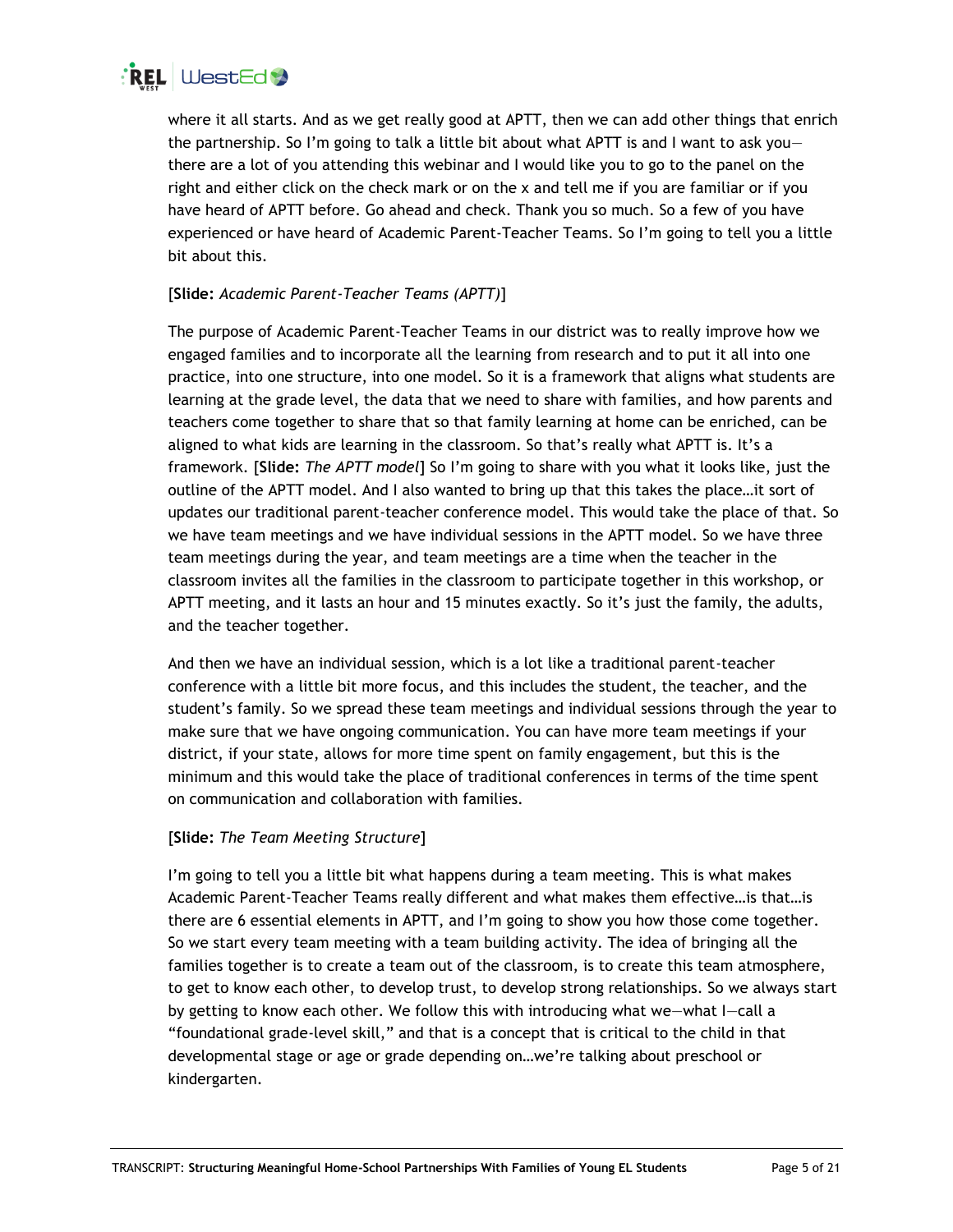

And we share data with families about…on that foundational grade-level skill. So we would have selected a skill, assessed the children, and then we have this data ready for families to review and to understand. Based on that data and based on those…on the skill we are sharing with families, the teachers would present two activities that families are going to learn and take home with them and practice with their children between team meetings. So it depends on the concept; the teachers will explicitly model and use really good instructional strategies to make sure that families are absolutely clear on how these activities are done, how fun they can be—these are activities that really bring the family together and make for a really fun learning time at home.

After the families have seen how teachers model these activities, the families start practicing the activities with other families in the class so that they can get really good at it. And then the last thing they do in the meeting is, the teacher guides them on how to set a SMART goal, a 60-day SMART goal. So in these team meetings, they build relationships, they learn a foundational grade-level skill for that particular stage of the child, and—so that the parents understand why the skill is so critical, why it is important and how it is a foundation to the next level of learning in that area—and they learn how to interpret data graphs and how to read the graph and how to interpret the data—very important. And again they model some activities, the demonstration of activities, and families practice and they set goals. These are critical components and the research tells us that these are what make meetings or lessons stay with families. This is what makes it a best practice. This idea of what a team meeting looks like is…I have maybe come across clear to you. So this is what we train teachers to be able to do, this is what we help them plan for, and this is what they receive support on.

# [**Slide:** *Partners in Education: A Dual Capacity Building-Framework for Family-School Partnerships*]

So as the last slide on my presentation I want to bring to light…in December of 2013, the Department of Education released the Dual Capacity Building Framework that has become the national map for how we understand family engagement and family-school partnerships. What is really great about this is that it really defines the problem and states what the ultimate results are. And the whole document just walks you through how to build conditions in your school, all based on developing capacity of administrators, of teachers. This is a new way of engaging families, this very structural approach and a very developmental approach. So it's really important that we are clear that teachers need to be given the opportunity to learn how to do this. This is never a part of what we learn in school as teachers or what we learn in school to become administrators. This is a brand new field that has a lot to offer but really has to be brought in with plenty of training and support.

So I want to bring this up to you; it is a wonderful article to really look through carefully and share it with your staff and have a conversation about this shift in how we build family-school partnerships. There's a lot of information there. Academic Parent-Teacher Teams, or APTT, is highlighted in this national model; Academic Parent-Teacher Teams had a lot to do with informing this national framework. So I invite you to take a deep dive into this really helpful document, share it with your staff, and then come to your own conclusions about how you start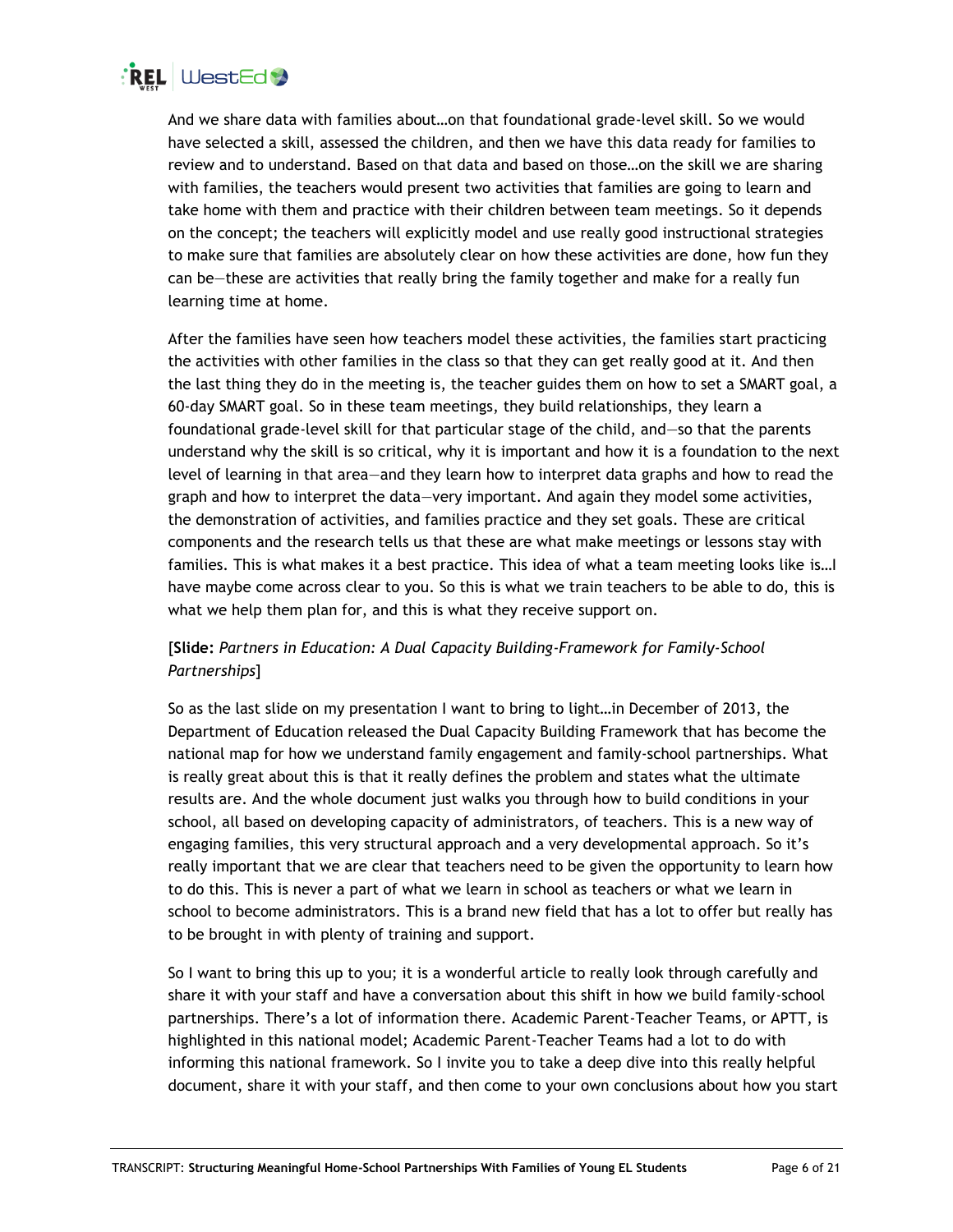

creating that shift with your school, your staff, your families, and your students. Thank you so much.

## ERIC HAAS

Thank you, Maria. That was very helpful. One of the questions that came up was: How are team meetings organized? Are they organized by grade levels? Are they organized by bigger units? How do you generally break those up?

#### MARIA PAREDES

Generally, they are organized by classroom, so it's really important that the teacher becomes a team with the families of the children in that classroom. In some instances in the middle school, sometimes we create a whole grade-level APTT meeting; it just…it really depends on your environment.

#### ERIC HAAS

Okay, thank you. Another question that came up was: Schools often do a variety of activities. Some are purely social just to sort of get people involved and in the door, and some are much more academic related, much more what sounds like you do with the APTT. How do you see that balance being most effective, between sort of more social and more academic in terms of getting families engaged?

#### MARIA PAREDES

I think that there is a place for the social activities. I would just be very careful that the social activities do not outweigh the academic activities because we have to really create a partnership that is based on how we help this child be most successful. And I also think that there is a way to do both sometimes together—that you can have a social activity that really is still with learning. So I really don't think that they have to be mutually exclusive. And, again, sometimes we have fun together and that's okay, but I think families need to be able to leave meetings in the school with a very clear notion of what they are taking away and what they are going to implement at home with their children. That's a very important job that we have to do for family engagement.

#### ERIC HAAS

Thank you. Another question I had is: Are there specific language or cultural issues that need to be addressed, either through staff development or types of activities or certain resources, for schools or communities that have a large EL population?

#### MARIA PAREDES

Yeah, it's really important that we plan ahead in terms of having interpreters participating in activities so that we can really be inclusive of as many languages as we can and to make sure that families feel really welcome and that they are able to participate in their native language, if possible. I really think that most schools do a really good job with that; really, they know their community really well and they plan ahead of time to really use district resources or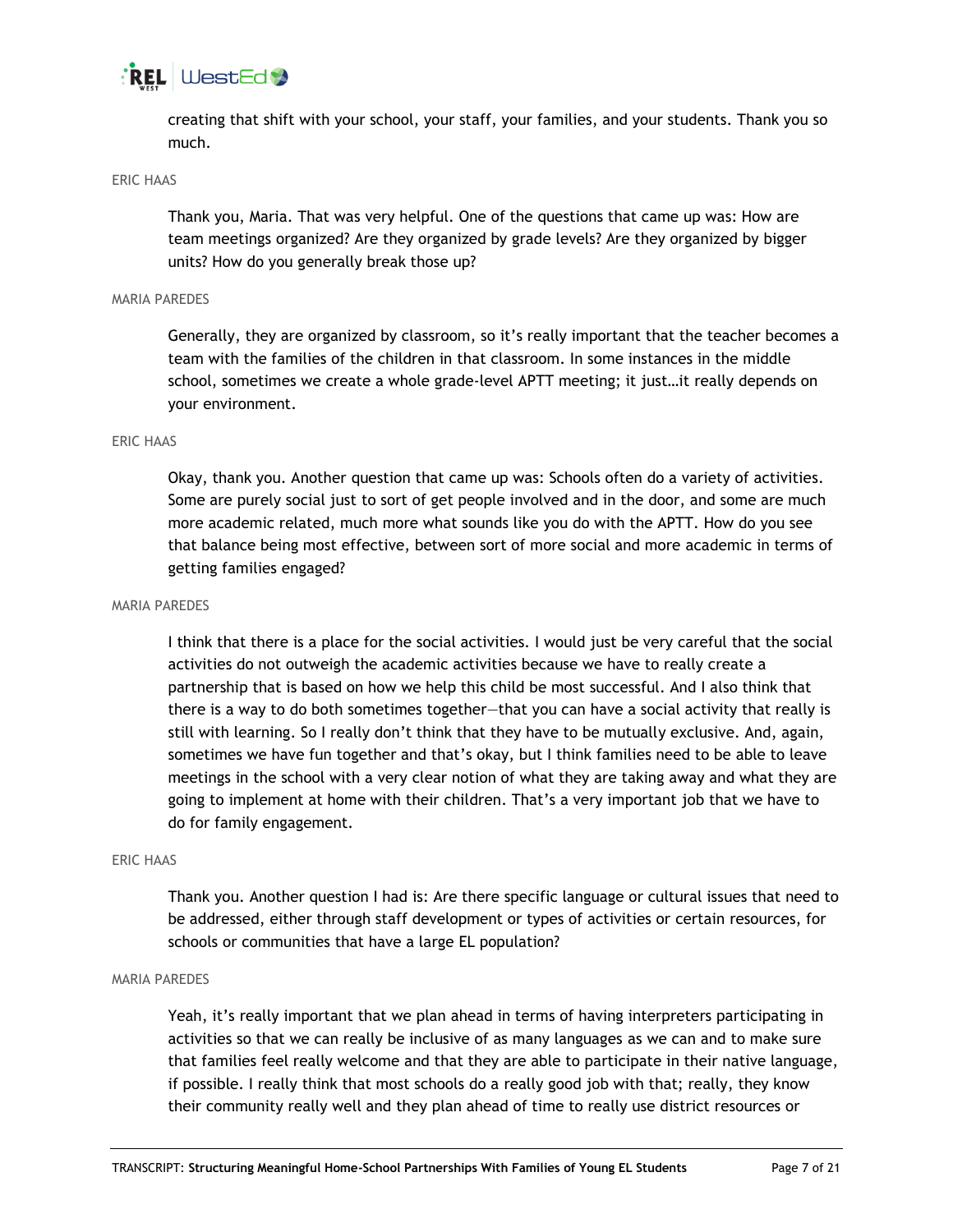

other resources within their agencies to ensure that there is interpretation and that interpretation is expertly done. Sometimes, people resort to having a child translate or someone who might not necessarily know the academic language or the specific words that need to be given to the families. And so it's really important to plan ahead for that.

#### ERIC HAAS

Okay, thank you. I have one more main question during this time and that is: Some people wrote in that their school already does something close to your sort of random acts of family engagement, but they think their school needs to be better at developing a systemic system for doing this, you know, following some of those guidelines. Is there any advice you would have on how to convince school leadership and fellow teachers to adopt a more systemic approach?

#### MARIA PAREDES

I think that sometimes it becomes the fact that some educators other than the district leadership are really more knowledgeable about family engagement and best practices. And so I really think that it has fallen on our shoulders to look for ways that we can provide some professional development, some presentations, some information sessions to leadership—to do article studies, to do book studies, and really start inserting these conversations about the outcomes that we have uncovered from the very effective family-school partnerships. And bringing this evidence to the table is critical because I think we have often left family engagement as the feel-good area of education and not necessarily as a viable area for increasing student learning success and achievement. And so I think it's important to start bringing good presentations, good information sessions, all the evidence that we have collected and bring this as a resource for discussion and capacity building with our administrative teams in our districts or in our agencies.

#### ERIC HAAS

Great. Thank you, Maria. And thank you for answering those questions and your presentation. [**Slide:** *Capitalizing on Home Strengths and Supporting School Readiness for Young Dual Language Learners*] We're now going to move to our second presenter, and that is Linda Espinosa. She's going to talk about information about the knowledge, skills, and dispositions that young English learners, or DLLs, will need to be successful in school. She's also going to share some of the important contributions that families can make in this effort. Linda Espinosa is an Emeritus Professor of Early Childhood Education from the University of Missouri at Columbia. She's published extensively in this field—in terms of journal articles, book chapters, training manuals—all on how to establish effective educational services for low-income minority families and children, especially those who are acquiring English as a second language. She also has tremendous practical direct experience working with Hispanic and Latino families—again, especially low income and a lot of that in our state of California here—as both a school administrator and as a program director. Very pleased that Linda can join us again to present today, so Linda, welcome.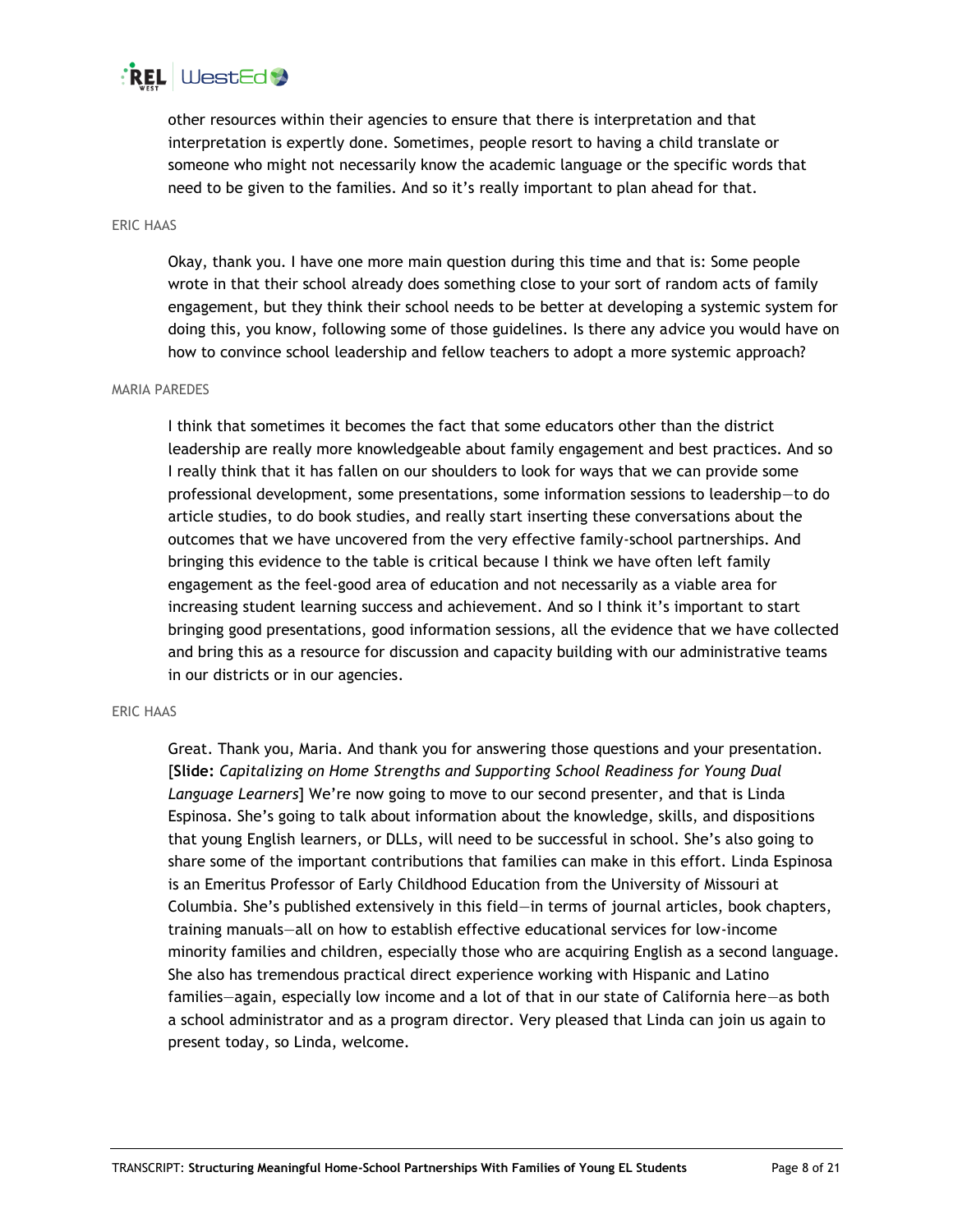

### LINDA ESPINOSA

Well, thank you very much for having me. Thanks, Maria, for presenting that overview and a framework—a very explicit framework—about how to structure school-family engagement activities. What I'm going to talk about is really how to capitalize on the home strengths of language minority families and how to help them support school readiness in their young dual language learners. [**Slide:** *What is the greatest barrier or challenge to meaningful home-school engagement with families of dual language learners?*] The first thing that we'd like to do is do a little poll to find out from our participants, then, what you experience as the greatest barriers or challenges to meaningful home-school engagement with families of dual language learners.

#### MELISSA JOSUE

And response is coming in—language, home language, attendance, one or both parents cannot assist with lessons at home. Several people mentioned language and attendance.

# LINDA ESPINOSA

Yeah, I think that's a really prominent issue that sometimes weakens our ability to form these strong partnerships with parents. [**Slide:** *Working with families has been a cornerstone of effective early childhood practice for decades*] Okay, I'm going to move forward now and talk a little bit about what do we know about early childhood and successfully engaging with families who come from linguistically diverse backgrounds. I mean, first of all, in the early childhood field—and that's the field I've been in for 35 years—the outreach and effective partnerships with parents that we've been…that's been a cornerstone of early childhood education for, you know, decades and decades. Ever since Head Start was established in 1965, family engagement, family involvement, even parental employment practices were central to the provision of Head Start services.

I think what's new now—in this century, if you will—is that we have an increased attention all across the educational system, from early childhood through K–12, about the needs to engage with families, and we have better research that tells us about the benefits of strong and effective family engagement practices—both the benefits to the children and then, procedurally, how to engage with families so that we can engage them, sustain that engagement, and that we can provide that support for children to promote school readiness goals. So for a long time we have known that effective family engagement is linked to improved child outcomes; we just happen to have better research now that shows us how it's linked to literacy, cognitive language, math, social-emotional skills, long-term academic achievement.

The other thing that we have learned—particularly, say, in the last 5 to 10 years—is the critical role that families play in maintaining and sustaining the home linguistic and cultural strengths of the family. And schools can do a huge service to both the children and the families, and supporting school achievement goals by helping families understand this role and how to promote it. So to work effectively with young dual language learners, we must establish strong, meaningful, and respectful partnerships with families. And in the Latino community, when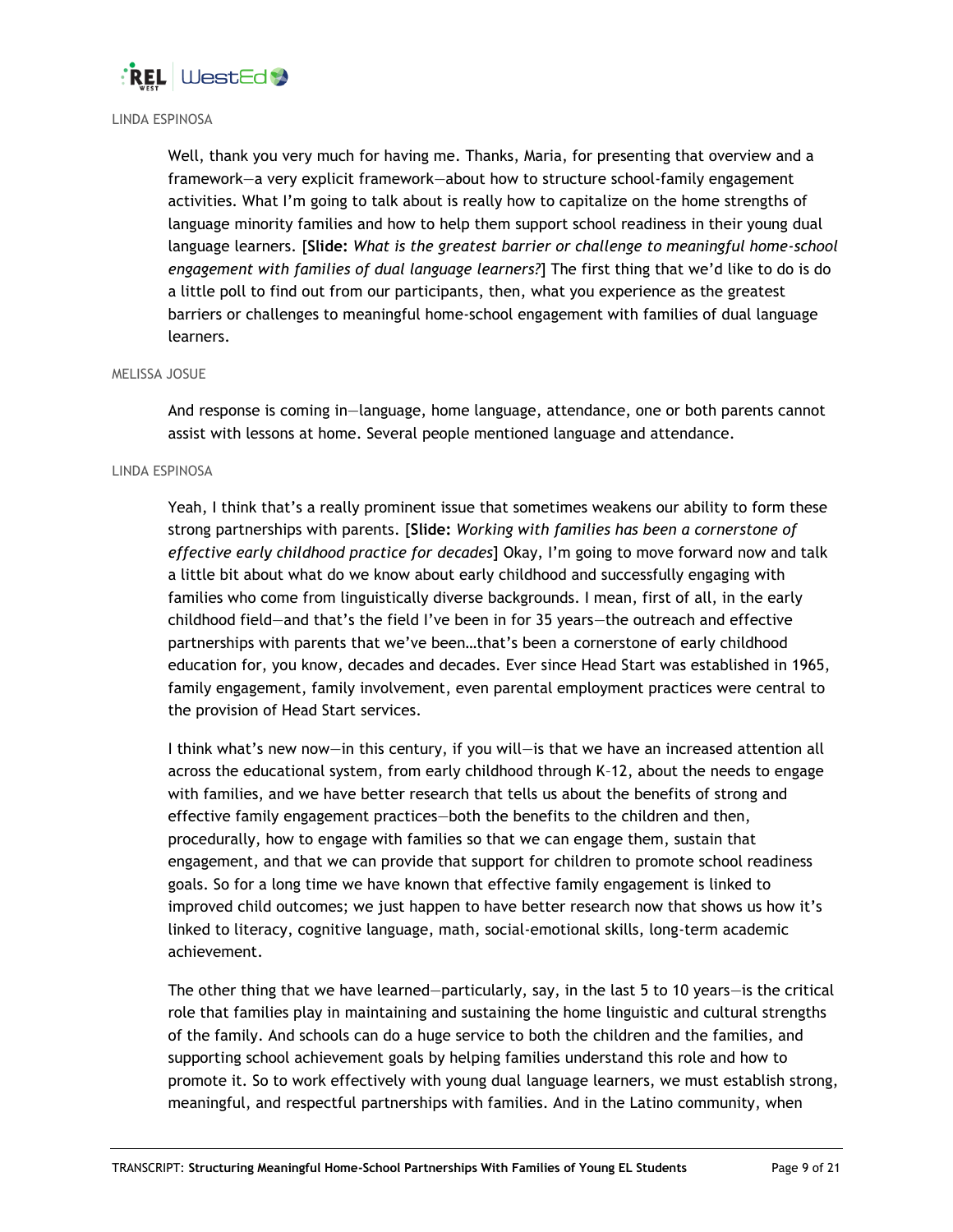

things break down, often times Latino families will say "es una falta de respeto"—or that it's the fault [lack] of respect—that they didn't feel they were respected, and so they felt that that particular relationship wasn't satisfying and they weren't gaining enough to continue in it. So we're going to talk about that a little bit more—what do we know about this effective family partnership?

# [**Slide:** *Features of effective family partnerships*]

First of all, I think the other thing that has surfaced in the literature is that…this collaborative orientation…that we're working with families. We're not telling families how to educate their child or how to raise their children or what they need to do for us. But, in fact, what…I think of it as in terms of having the goals of increasing the presence of the home in the school and increasing the presence of the school in the home. So a collaborative partnership where we truly make an effort to listen to and learn from, because families have reservoirs of knowledge that can help us as we structure these educational activities. So some of the features of that would be: mutually decide upon the goals and activities, a joint decision-making. It's not a one-way street; it's really regular two-way communication, and we both gain from it. And that's a little bit…I've worked in the K–12 systems and I've worked in early childhood systems and that's a little bit of a shift in orientation for schools because sometimes we feel that we always know what's best for children, and we will… [Pause in the audio]

Hi, I'm back, I'm sorry. I must have cut out. Where did I cut out? Do I need to back track or should we just go on?

# MELISSA JOSUE

Go ahead and go on.

# LINDA ESPINOSA

Okay. So the features of effective family partnerships—how do we capitalize on family strengths, both the cultural and the social capital that all families bring into this partnership? First of all, I think we just have to recognize that families have strengths. They have social networks that they can rely upon; typically, dual language families have extended networks, so they will have grandparents and aunts and uncles and older siblings that can be sources of strength and resources to, again, support this school readiness goal.

Sometimes schools are not always as informed about dual language family strengths as we would like. So one of the things that we know…all families—particularly Latino, dual language families—have very high educational aspirations for their children. They very much support high-quality education, early childhood education, and they want their children to go to college. They want their children to have a better life. They are, if properly engaged and motivated, more than willing to help with homework, and to help support these school readiness goals.

So some of the parenting strengths that we found are that the families are strongly committed to family—family values, family orientation, extended families with high levels of support. They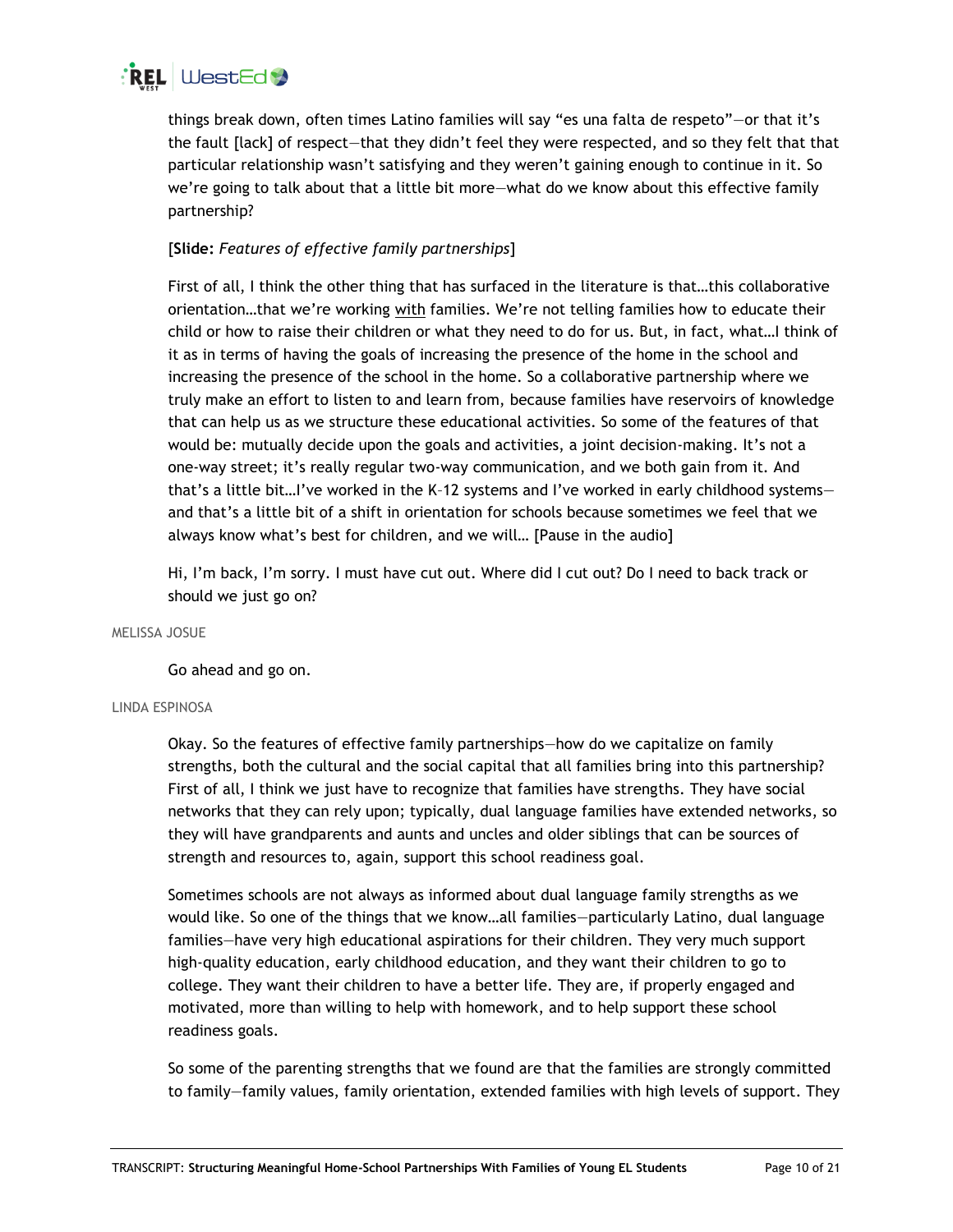

have a tendency to have an educational positivism or "esperanzas"—high hopes and wishes and dreams for the educational achievement of their children; culturally embedded styles of parenting—typically affectionate and nurturing, which shows up in the children's socialemotional strengths when they enter kindergarten, when they enter our programs; and they have language abilities—the potential for bilingualism of the young children, which we have found is a long-term cognitive, linguistic, and social and economic benefit for that child and the families.

# [**Slide:** *Common barriers to the DLL family engagement*]

So what are some of the barriers to family engagement? Language issues—we mentioned those, and you obviously are experiencing those, and I'm going to talk a little bit about how to address that in a minute. The other issue is this cultural mismatch. Families may not have any experience with traditional school-related participation. Not all countries have the same values around family-school participation, and if families are recent immigrant families from other countries they may feel their role really is not to interfere with the schooling process. So their lack of participation may be due to respect—that they respect the teacher's role and it would somehow be intrusive to come to school and voice opinions or to request information from the teacher.

So these cultural mismatches can sometimes interfere or create misunderstandings between families and schools. What we have also found is that there are schedules—immigrant families often work two and three jobs, so traditional afternoon scheduling of meetings often doesn't work—transportation, child care, etc., all of these things can be solved. Low parental education…particularly in the early childhood arena, when parents have low educational levels themselves, they may feel intimidated—even though we don't think we're intimidating, coming to the school and engaging with professionals can be experienced as intimidating, and sometimes cultures of schools are not that welcoming. DL parents have frequently communicated that they didn't feel that their ideas were as strongly valued as professional ideas and so they were reluctant to continue to spend the time and energy because the culture of the school simply didn't support that engagement.

# [**Slide:** *First step*]

So what do we about all of this? And one of the things that we recommended and developed as part of our Los Angeles Unified School District Transitional Kindergarten Program—and it can be during that early individual session that Maria talked about—but it would be an individual structured conversation with families where you collect information on the child's earliest language experiences, their current language opportunities, family feelings, and family interests and talents. And the main thing about this is to start that conversation, listen to parents, record what they say, and use that information as you're then planning. Of course, this has to be in the family's preferred language so that it's effective, and we may need to bring in interpreters, and I'm sure you are all familiar with that experience. But underlying this early conversation is both the need to collect information as well as establishing this rapport, respect, and common focus on the child's well-being, so they can trust you as the school representative.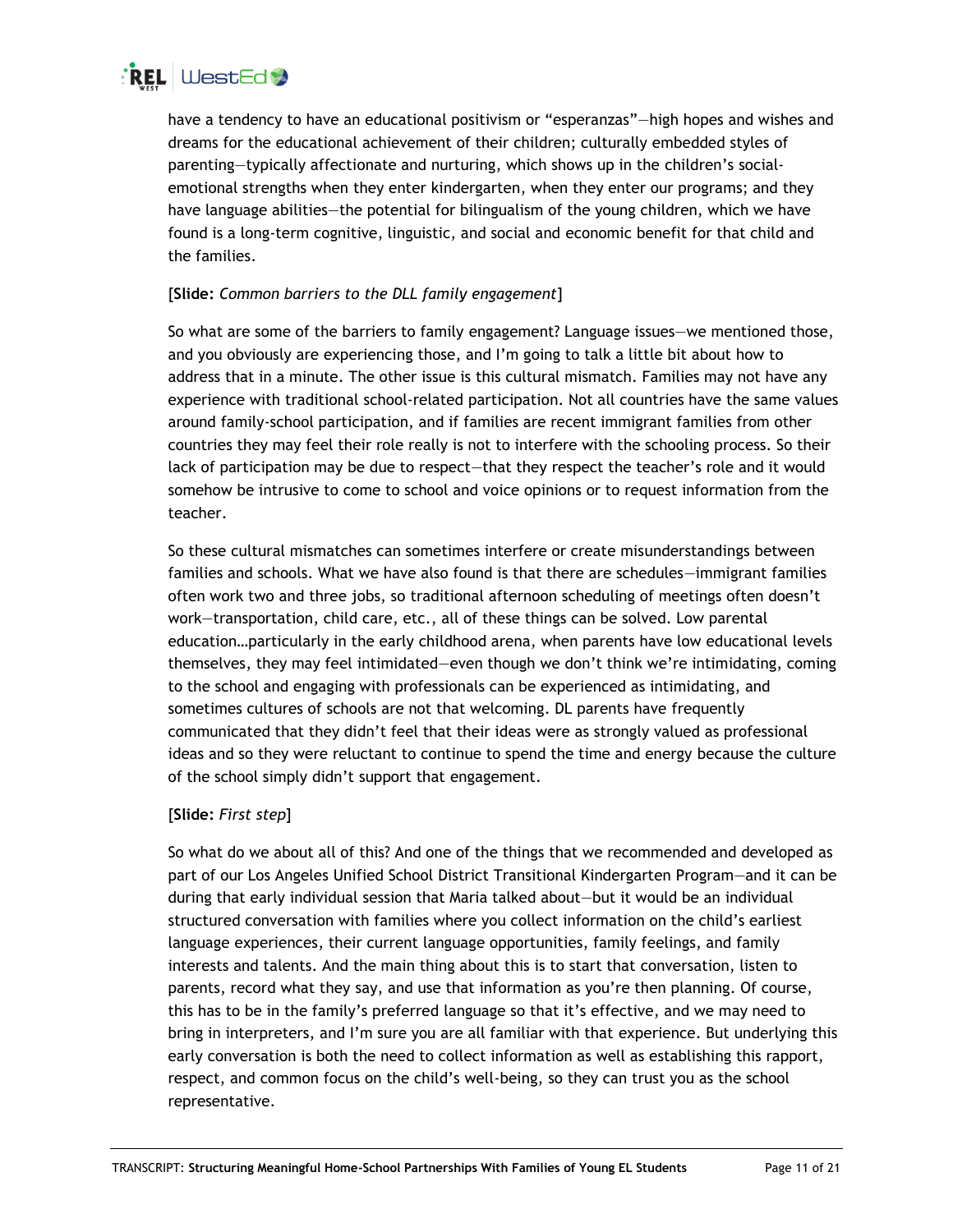

# [**Slide:** *Sample Family Languages and Interest Survey*]

I included in this PowerPoint a sample of one of the Family Languages and Interests Survey that we had developed. I'm not suggesting that you have to use this, but you need something to start with that can start…that can help you move through the conversation. And we also found that it's really important to do this face-to-face. Several of the items in there are very predictive of English…children's English language development—who is their primary caregiver, what language do they speak, and what are the family preferences about maintaining home language. [**Slide:** *Recognize home language as an asset*] So, as a result of that conversation, then, we would help a family see that that home language is an asset. So continued conversation, continued support through storytelling, whatever families do—that is going to help the child acquire English and succeed in the English academic school system.

# [**Slide:** *Helping families support their children's school readiness*]

So, how do you help them support their children's school readiness? Basic home structures and routines—and again, this is sometimes eye-opening for parents—that everything you do all day, every day—from setting the table, to folding laundry, to preparing to go outside, whatever it is—you can…those are learning opportunities, and you can do that in your home language because that will support the child's eventual acquisition of English. And we have to start this very early so that the families know and understand the most important thing is to continue those language interactions and it should be in the language that the family is most comfortable in.

# [**Slide:** *Building literacy skills: Vocabulary, AK, PA, early writing, print concepts*]

Every state has early learning and development standards where they outline what it is children are expected to know and learn by kindergarten entry. Those are the same for dual language learners, but the child might only know those things in their home language. So they may not know, for instance, how to count in English or their colors in English. So we have to find opportunities for them to show us what they do know, whether it's in their home language or English or both. [**Slide:** *Build social capital and networks*] And, again, families can support us as we are promoting these early childhood literacy goals, and that means helping families interact with and learn from their same language peer groups in the community. And, again, schools can facilitate that and communication among families.

One of the things that we have found out is that the more social capital—or the more that families interact with and engage with other families from their community that speak the same language—the higher their parent participation is in the schools.

# [**Slide:** *Promising approaches*]

Some of the promising approaches are Abriendo Puertas—I don't have a lot of time to go into it but we have…that's probably one of the most widely adopted family engagement approaches with the best literature on it and it's…I think it's in 30 states right now. The other one is Home Instruction of Parents of Preschool Youngsters (HIPPY); they have a Latino version—Spanish version—of the program and they have good outcome data. [**Slide:** *Promising approaches*]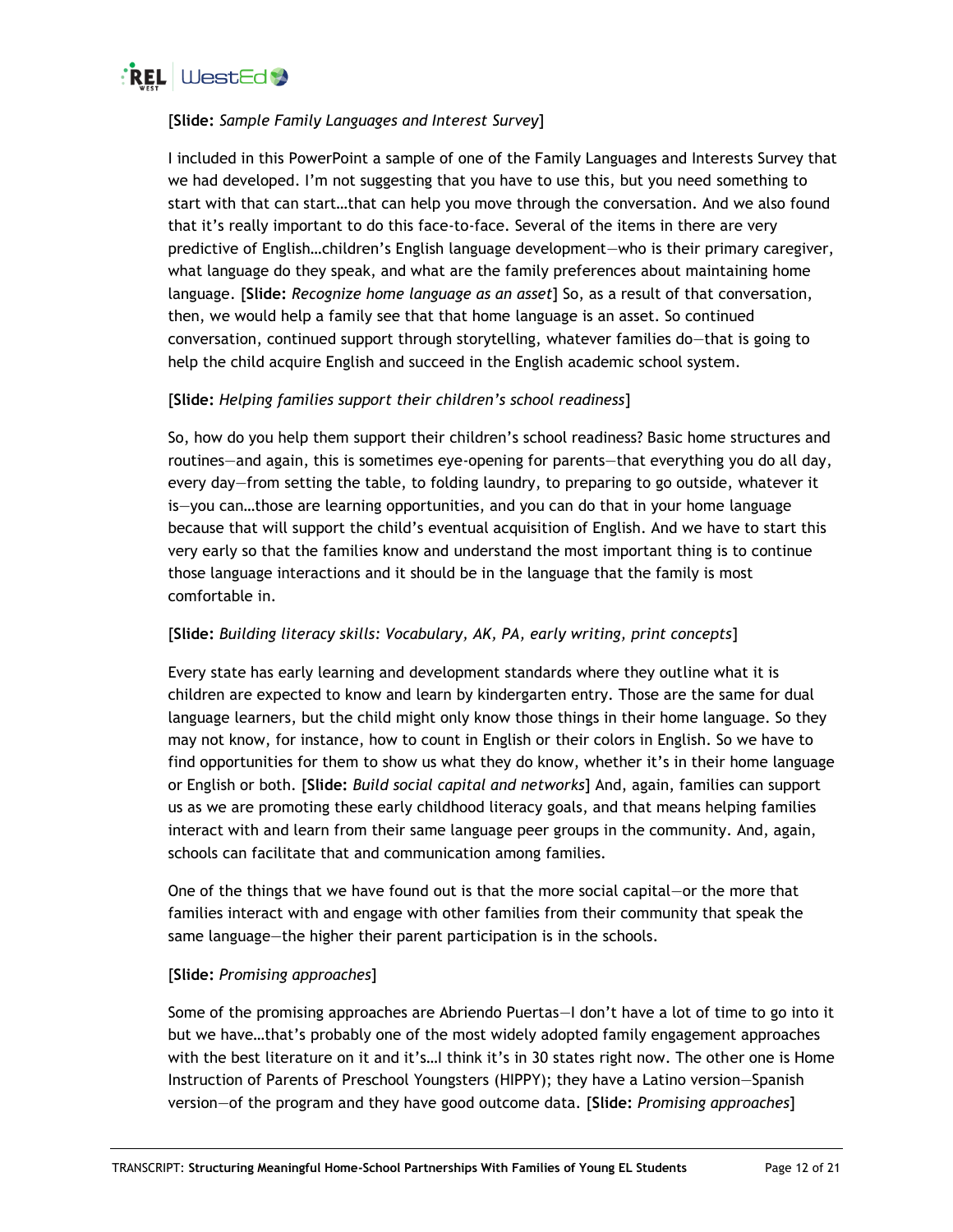# $\mathsf{R}\mathsf{EL}$  WestEd  $\mathsf{L}$

AVANCE parent education in three states; through their program—which is mainly home visitations—mothers and children made gains. And Project Flame, family literacy program, where families were instructed on how to improve literacy scores. And Literacy for Life, an intergenerational literacy program which incorporated grandparents as well as extended family members.

# [**Slide:** *Conclusion*]

So, in conclusion, some educational experts have called dual language parents a great untapped resource. Their concern for their children, commitment to family, respect for education, and desire for a better life have rarely been capitalized on by the educational establishments, so…that's the way I like to think about it: a great untapped resource. And together we can achieve so much more for children. Thank you.

# [**Slide:** *Q&A With Linda Espinosa*]

# ERIC HAAS

Thank you, Linda. That was great. We have some questions that we have been gathering, so I'm going to jump right into those. The first one that someone wrote was, how—and you sort of answered parts of this—but, you know, how would you address a cultural mismatch, if you're seeing that, let's say between, mostly, let's say White native-English-speaking teachers and an English learner community? And, specifically, what would be the role of schools and teachers in ending or resolving this mismatch?

# LINDA ESPINOSA

Right, that's an excellent question. The…I think the first thing…and in our schools we were really designed to address a low-income, primarily White population of families. One of the things that we have to do is recognize that we probably don't know about the cultural values of the family and that's why that initial conversation is so important, because that's when the family gets to talk to us and tell us about their values and tell us about what they want for their child. So I think the first thing is really to open up and embrace what it is the family is going to tell us and not pretend that we know everything. So we get to know a little bit about those cultural practices and habits and what they do, and we appreciate what it is they bring into the school and how we can communicate more effectively with families. But it has a lot to do with attitudes and opening up. Not that we know all the cultures or know all the languages, but we're very interested in the family helping us understand those things so that we can better plan for the child.

# ERIC HAAS

Great. Sort of following up on that, do you have any advice or suggestions on how to help EL parents become either better at or more comfortable with asking for what they want or what they need to participate? How do you facilitate sort of their capacity to do those things?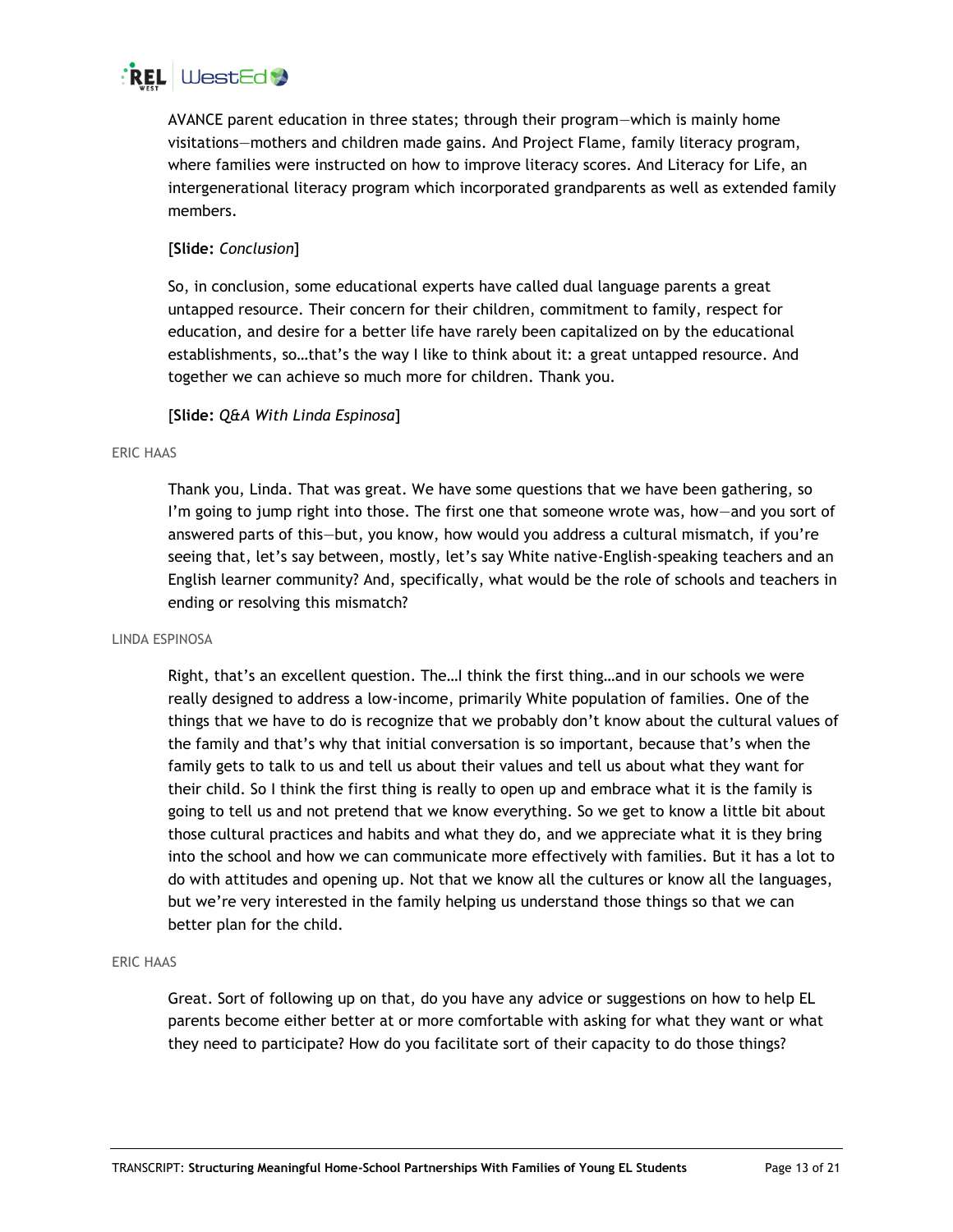

### LINDA ESPINOSA

I think that's a really interesting arena because oftentimes parents feel reluctant to individually approach the school. But when parents have a community of…people that they talk to that provide them with information about how to register, how the school works, then I think that there is often, I think, strength in numbers, so that they can come as a group. And I think that's where those team meetings, where you're meeting with all of the parents and maybe even more of the staff and you can actually elicit from the parents as a group what are their issues, what are their experiences, what are their preferences, etc. So I think that community building, team building exercise would help us help dual language families find their voices in that school context.

#### ERIC HAAS

Great. So that…it seems that there needs to be a balance, sort of like what Maria was saying, between individual interactions with families and parents and more group settings, so you get the benefit of both.

#### LINDA ESPINOSA

I'm sorry, I just want to say, too, that these can be very informal. I mean, you can do informal sessions so that that's an opportunity for them to meet each other and to talk with each other, so that even though they're not directly goal setting by the school, there might be opportunities for that family social networking to identify issues that you can facilitate.

#### ERIC HAAS

Right, okay. And we got another question that someone asked that I've been wondering about for decades, and that is: Students spend, you know, more than half of their time outside of school; school is just one part of their lives. Do you have any ideas or advice on how schools can connect with other community partners, such as libraries or churches, or how do we get the whole community involved in this conversation?

#### LINDA ESPINOSA

You know, one of the things that we did in California was we shifted our orientation from being just school to family; really thought of ourselves as brokers among all of the other cultural and educational resources that the community had. So that we help families both identify where the ESL classes were, maybe even help them register, we help them learn the bus schedule, we help them identify where the appropriate book reading activities in the library might be. So that we do see ourselves not just as an isolated school, but as in one member of a community that is interconnected and that can provide that support for the families and for the child, him or herself. I mean, it's just…it's kind of recognizing that as part of our role and then acting on it.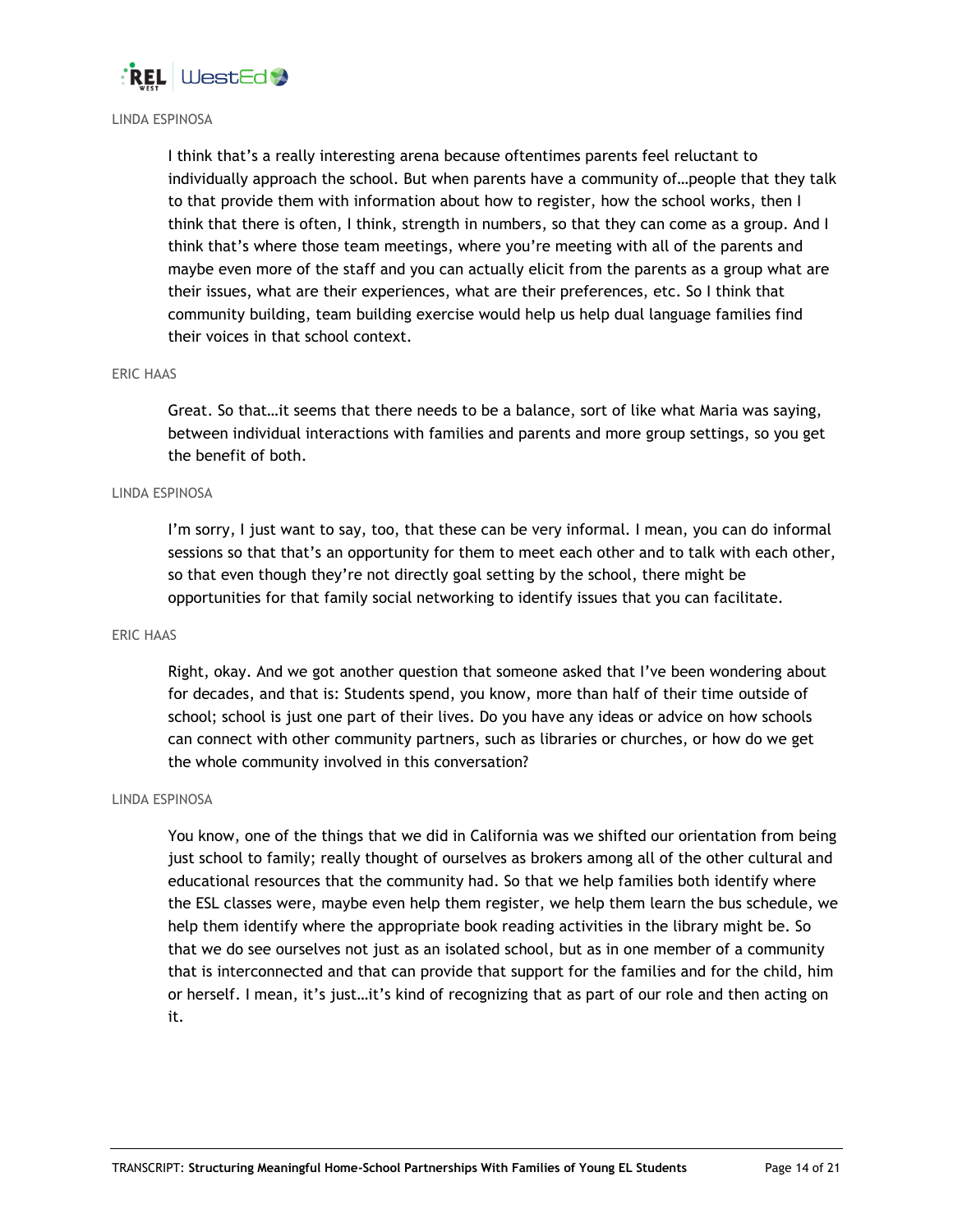

#### ERIC HAAS

Thank you. I just have one last question and this one's very specific: one thing or form that every…or step that every EL parent, and really every parent, has to go through is filling out the Home Language Survey. But it could be either especially daunting or it could be a great opportunity to begin that dialogue for EL parents. Any advice on maybe using the Home Language Survey, perhaps in a face-to-face or other way, to help begin that dialogue?

#### LINDA ESPINOSA

Well, in my experience, the Home Language Surveys are typically two or three questions and so it's really not enough to plan from and to give us the kind of information that I think would be useful for teachers. So, I mean, I would never say rule that out, but what I would say is expand it with something that gives you deeper, more detailed information about this child and the family and do that face-to-face and do it early in the year.

### ERIC HAAS

So, as we move forward from sort of the most foundational and Maria's discussion of sort of purpose and structure, and then to Linda talking a little bit more about some specific activities to support those types of engagement, we're going to now move to Melanie Packham, who is going to talk a little bit more about some of the specific family engagement strategies that she's used from more of a school or education end.

## [**Slide:** *Effective Outreach: Stories From the Field*]

Melanie is a family engagement facilitator that works with the APTT program, which is part of our Comprehensive School Assistance Program at WestEd. Melanie provides districts and schools with her expertise and experience in the area of effective family engagement and school improvement. She does everything from providing training, technical assistance, and coaching, and all of this is focused on building the capacities of schools and districts to effectively engage families and communities as knowledgeable members of the academic team. So, really, as a lot of people have been commenting and asking questions about—a lot of this must start with the schools and the educators first. And Melanie, before she came to WestEd, worked for 18 years with the New Haven Unified School District here in Union City, California. So Melanie is going to share some promising practices for engaging families in this work, and again, we hope that you will continue to share in the chat about ideas you have and questions for Melanie. So, Melanie, welcome.

#### MELANIE PACKHAM

Thank you so much, Eric. [**Slide:** *As I share, please type into the chat area*] I want to get started with a quick poll for all of you, and in the chat area, if you could just give me some ideas about ways that you currently help family members understand the importance of their role in the child's school success, or ways that you organize orientations or information sessions about school success, or maybe some of the specific skills or knowledge you want students to have as they move into the next level or grade. How are you helping share this information with families currently?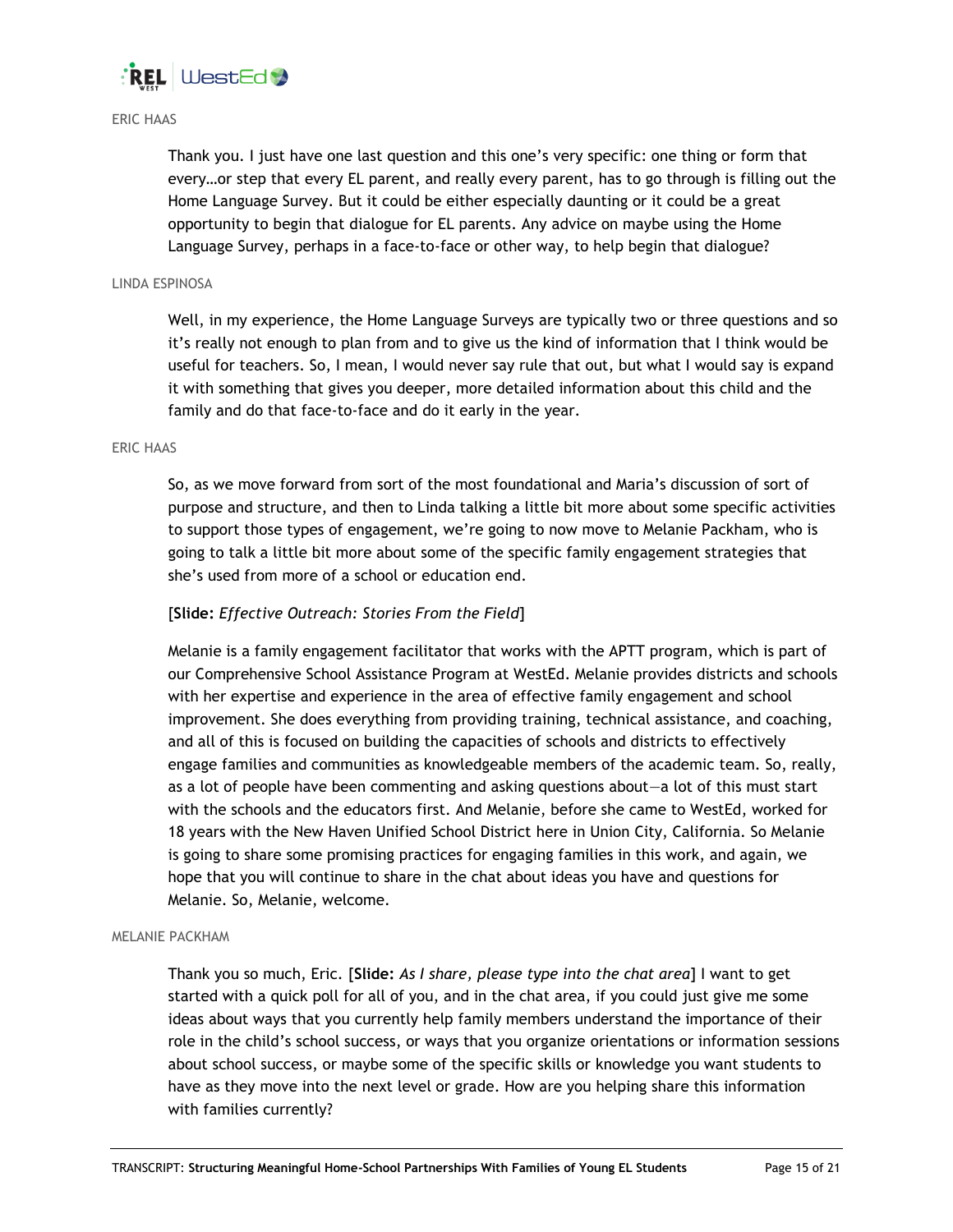

So I see that there's ELAC meetings…and I wanted to send out—while you are typing those in—I wanted to put a shout out also for our next webinar that's coming at the end of September. There has been a lot of commentary in the chat asking for more practical ideas of how to help carry out increased family engagement with our DLLs. And so hopefully you will tune in for that second one. And that's a lot of what I want to share with you today as well as some more of the…what it looks like at the field level. As Eric said, I was a teacher for 18 years, and a large chunk of that was in a kindergarten classroom in a Title school, so I'm very familiar with working with DLL students. I see, you know, all materials in English and Spanish, open house English and Spanish, telling the parents that they are their child's first teacher—all excellent examples of helping families understand the importance of their child's role.

# [**Slide:** *Family engagement = Shared responsibility*]

What I want to talk about today, specifically, is creating a shared partnership between the families and the schools. And really letting families know, as Maria said earlier, the definition of family engagement is parent-teacher collaboration that drives student learning and achievement, and letting the parents know that they are welcome into this partnership. There is a study from the *Journal of Educational Psychology* that shares that effective family engagement between kindergarten and 5th grade, high levels of participation, closes the achievement gap in literacy regardless of the parent's education level or home language. And I think that's really key that we share these types of studies and information with families and really try to increase their self-efficacy and lower their effective filter about being a partner in the school environment.

Teachers are going to benefit when families apply new learning to academically support their children. As Linda was saying, it's so important that the families support their children's school readiness, and it's our job as educators to really help these families by supplying them with the information and the skills and the resources to really increase that learning time. So as Maria was sharing that pie graph with you, you saw that there is 55% of the time outside of the classroom when the children are awake. So what we're trying to do with family engagement is really capitalize on that 55% in a very strategic way and give the families specifics about what the students need to learn in preschool, in kindergarten, that will support them academically that the families can support the teaching that's happening in the classroom. So that's one way that the families will benefit from the teacher expertise and, of course, the students are going to benefit from the increased learning time.

There's a wonderful article from the Harvard Family Research Project called *Family Engagement in Anywhere, Anytime Learning*. If you haven't already read that, I highly recommend it. It really talks about the benefits that students get from the increased learning time and really capitalizing on the parents and the families being the child's first teacher—and it doesn't necessarily matter what language they're speaking—really sharing with families repeatedly how valuable you are, they are, as an educator in their home language, and really building up the importance and the value of bilingualism and increasing that learning time and the conceptual understanding in their home language and what a natural transfer that will be to their English academics as well.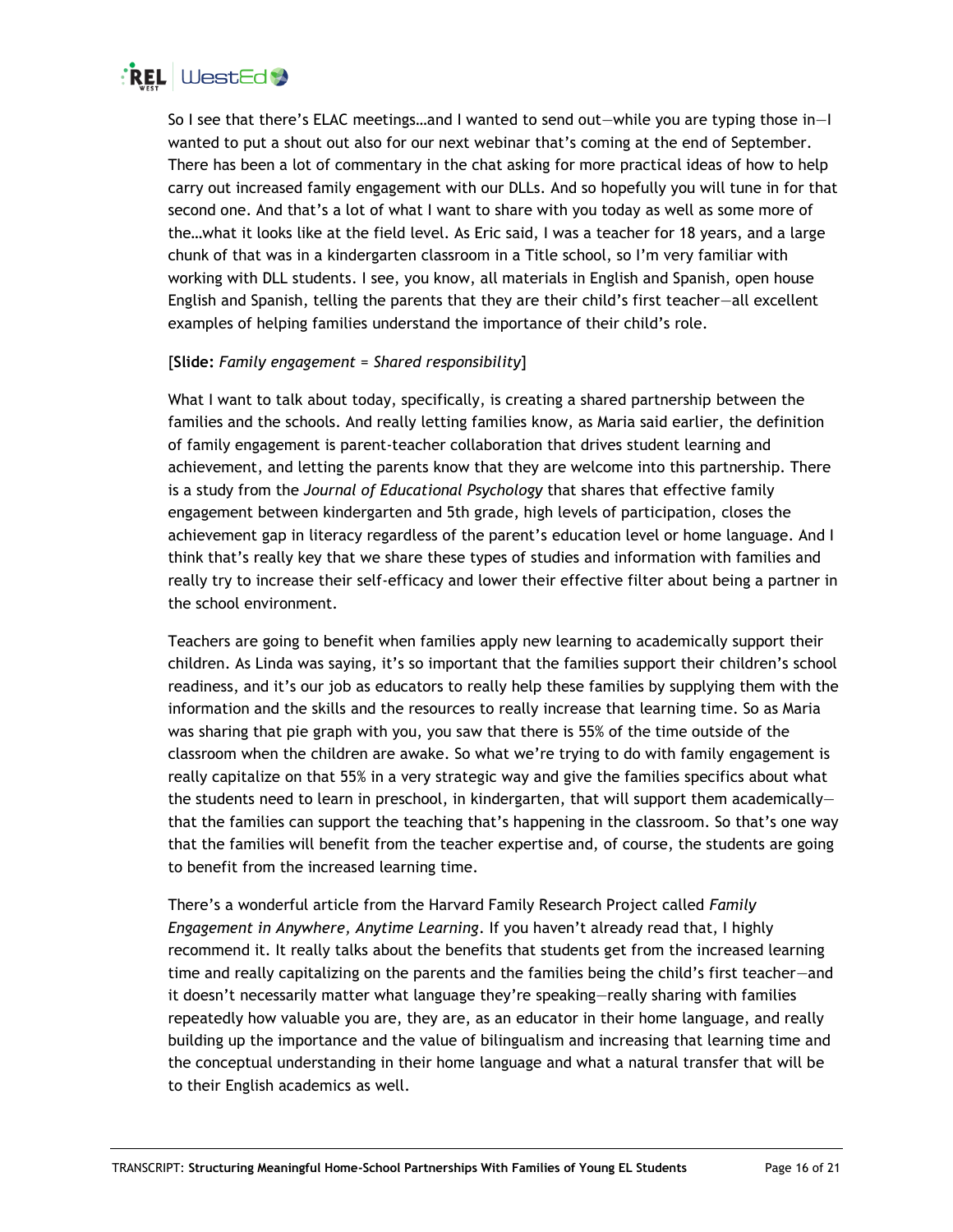

# [**Slide:** *Invite families to team meeting*]

So what I want to do is sort of walk you through some of what Maria was speaking about earlier with the APTT model and what that might look like in a preschool or kindergarten class. So I have chosen a skill that we'll be talking about and I will walk you sort of through why these pieces are important and how that might look and why you might do it. So the first thing you would want to do as an educator is really organize your family engagement plan for the year. What are some key foundational skills that it's really important for your children to learn at that grade level that the families can support you with? What are the essential skills that they need to learn? And share that with your families.

You need to begin with effective family outreach and inviting all family members, as—I think it was Linda who said earlier—in some cultures, it's typically the mother who is involved in the child's education and it might be an issue of respect where the family is not questioning the educational system or questioning the teacher. And so it's our job as educators in this country to let families know that that's okay, and to teach them that they are all welcome. And so, really, beginning with your effective family outreach, trying all different types of outreach, including indirect that we're typically used to with the fliers and the calendars and the notes, etc., having those translated into any language that's represented in your class—I saw a lot of you are already doing that with English and Spanish—making sure that it's accessible to all families. And also including direct outreach, that face-to-face invitation—the phone calls, the student invitations, getting your students involved with inviting the families and making sure that the families understand the purpose of the meeting and how important their attendance is.

Something else to consider is to provide child care at these meetings. What we know about adult learning is that when there's a child, especially their own child, in the room, families are more inclined to pay attention to their child than they are to the presenter and the information being presented. So it's really impactful if you can provide child care so that the families, the adults, have total focus on what they are trying to do. And, again, as Linda said, to provide interpretation in every language—and to provide professional interpretation is helpful so that the person translating has familiarity with the academic vocabulary and the content that's being provided.

# [**Slide:** *Building a Team Environment*]

We heard some of this just now from Linda, and I was so happy that she was talking about this team environment and somehow, you know, sometimes there is that safety in numbers. So really building that classroom team. DLL, or English language learner families, they really benefit from social networks. And in some instances that's because of the survival mentality, and they are communicating with each other and informing each other. And the same goes in the classroom environment—adults really learn from one another, and adult learning is very social and it's an interactive phenomenon and there is research out there by Étienne Wenger that supports that. Families—they love to collaborate and support each other, and really building on that cultural capital that the families of a variety of cultures are bringing to the table. If you can build a safe team environment in a classroom meeting, families become very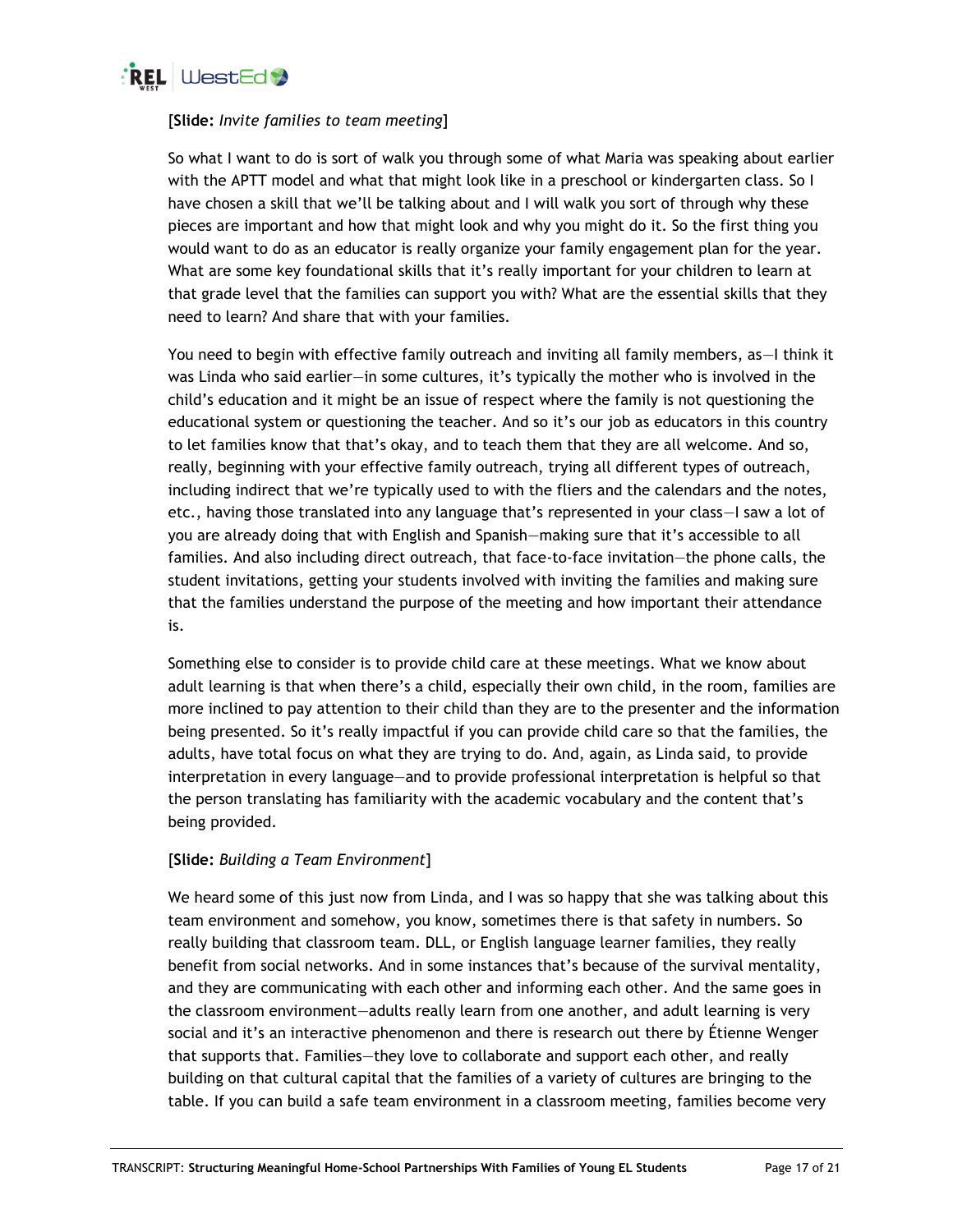

sharing with their knowledge: "Oh, in my culture and in my country we learn multiplication this way," or, "This is how we learn the alphabet where I'm from," or, "This is how, you know, my parents read to me here," and really encouraging an openness and a sharing network within the classroom meeting can become very, very powerful. And then they begin to trust each other and the teacher. I'm not suggesting a meeting where the teacher is the main facilitator and it's sort of a sit-and-get—that's typically, like Linda was saying, that's what we're accustomed to, in very one-way communication in the educational system. And what I'm suggesting is that we make more of a collaborative environment and that the families can build on each other's knowledge and cultural capital as they bring it to the table. Parents really are an untapped resource and building that team environment creates a real openness for them to help and share with each other and also to negotiate the entire school system.

# [**Slide:** *Team building activity*]

So as an example of something that you might want to do as a team building activity, this is just a really quick idea. It's called Mingle, Mingle and it's sort of like musical chairs. You really want to, first of all, tell the families why you're doing a team building activity; that ensures much greater success. Sometimes they will be very quiet and very shy, especially English language learner families. So it's important that, just like in any good teaching, the teacher is modeling what we want the family to do. But getting them up and out of their chairs, playing music is also very invigorating and they can walk around the room and then when the music stops they find a partner, whoever they're standing next to, and they share something about their child. And repeat this a few times so that the families are getting to know multiple families around the classroom.

And any kind of a team building activity that sets the tone for positive, supportive meeting is going to be beneficial for the families to sort of come out of their shell. And getting the families to talk or share something about their child rather than themselves also will ensure great success as well. So that's just a fun example of something that you could do for team building, but really making them active, out of their seats, and talking about their children, those types of ideas really help make a successful team building activity and start to set the foundation for that strong network in the classroom.

# [**Slide:** *Introduce a skill*]

Once you are…have that strong network you will want to…as I said early, you would have a family engagement plan set out with your skills that you would want to share with the families. And typically it's a good idea—and what sets APTT in particular apart from a traditional back to school night or open house that can be really overwhelming and full of skills and information and requirements for the entire grade level, is to think about focusing on one skill or possibly two skills that are essential at that grade level. And tell the families why that skill is important, what is it…where does it fit on the grade-level continuum, and why does that student need to know that before they can learn something else.

So, for example, if you're talking about shapes, right? You would talk to the families about why identifying shapes is so important for pre-K and kindergarten, and it's because it's foundational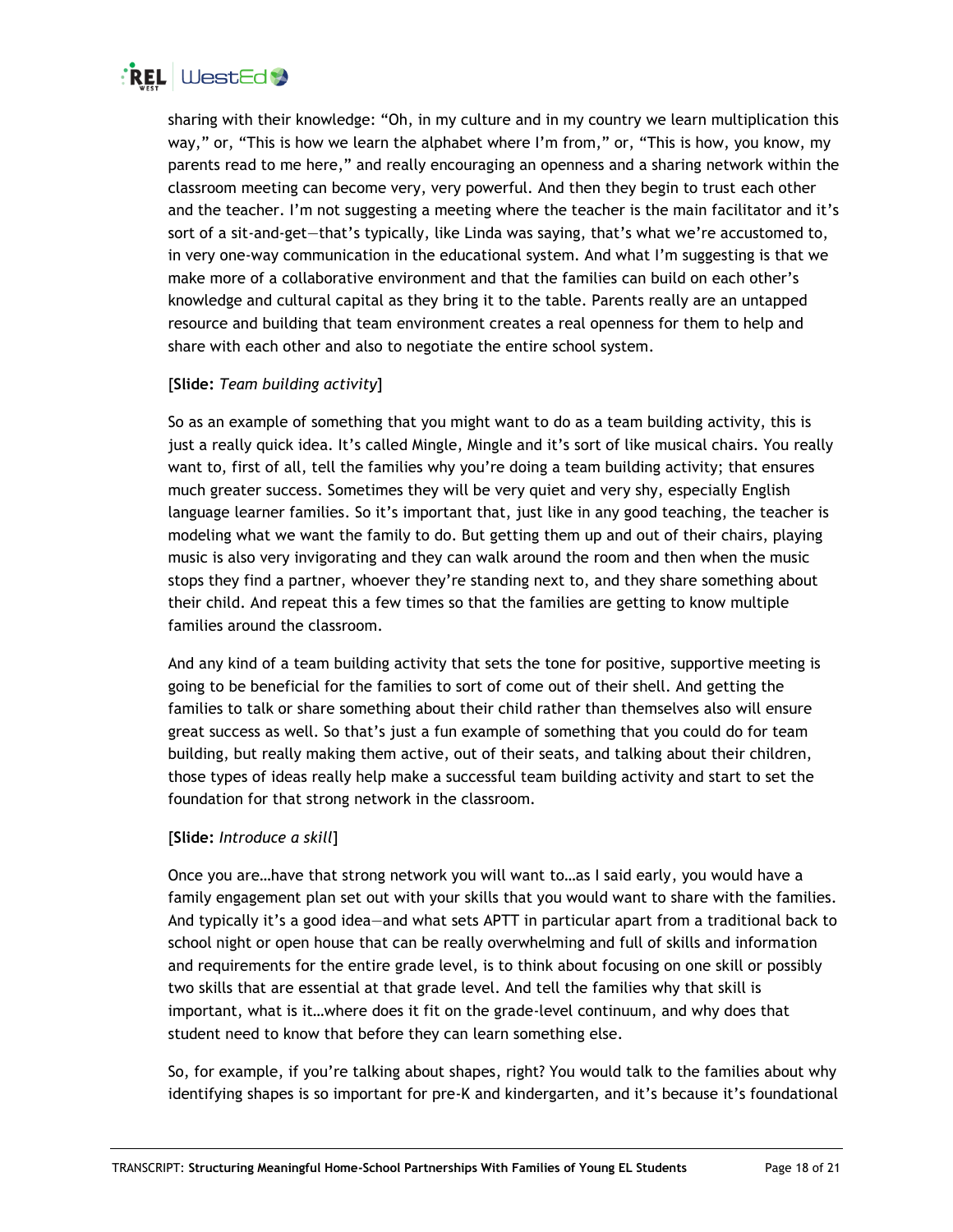

for understanding geometry and you can explain that whole progression. You would want to teach the skill to the families and let them know exactly what shape identification means and what your students are expected to do—very clearly, be explicit about what we want the students to do and know. And then share some student data with them: "Okay, so out of the five shapes, this is how many your student knows," and give them a pre-assessment along with the benchmark so they know where their student is and where they need to go. And really emphasize your support; your family at-home support is going to be able to positively affect that student growth data.

# [**Slide:** *Provide take-home activities*]

And this is really key—to provide some fun, engaging activities that can be enjoyed as a family to support that skill in particular. And you want to think about doing an activity that would last a long time and the families can do over and over and also something that really works with their oral language development and possibly something at the younger grades that they can do orally. So if you're talking about shapes, go on a shape walk and have the students identify all the different shapes that they see in the neighborhood. You want to begin that activity and have the families practice that in the classroom, so again, have the families up and out of their seats and they are practicing with each other and they are talking about shapes and they are pointing and identifying, maybe talking about how one says it in one language and one says it in another. And really provide strategies that support that engagement with each other. As Maria was saying, you know, there is research out there that says that it's really key that the families practice what you want them to do with their children inside the meeting, and they'll be much more likely to support the children with it outside of the meeting. And providing the families with some activities as well, that they can take home and use with their children is really keyfamilies love to come away with something; adult learners, they love being able to walk away with something to really enrich their home learning environment.

# [**Slide:** *Accountability*]

And then, finally, when they're leaving have them set a SMART goal for their child: "Okay, so my child knows this many shapes today and with my support and the fun, engaging materials that you've given me and my child, at the end of…"—you know, by the next meeting, whenever you set that time to be—"…my child will know this many shapes." And really increase the accountability and communicate the high expectations that the family, that the children…excuse me, the teachers and the families have for the children. And it really…goal setting allows families to take ownership of helping the students grow. And then when they come back for the next meeting, you show them the same assessment that you have given and you show them the post data and how positively their at-home support has impacted their child. And it's really, really amazing how quickly parent support increases the student academic achievement, especially in the lower grades. If we can engage our families to support our children, it will positively impact our teaching 100%.

So thank you and good luck to all of you, and I look forward to speaking with you and hearing from you and what questions you have now in the chat and also at our next webinar at the end of September. Thank you.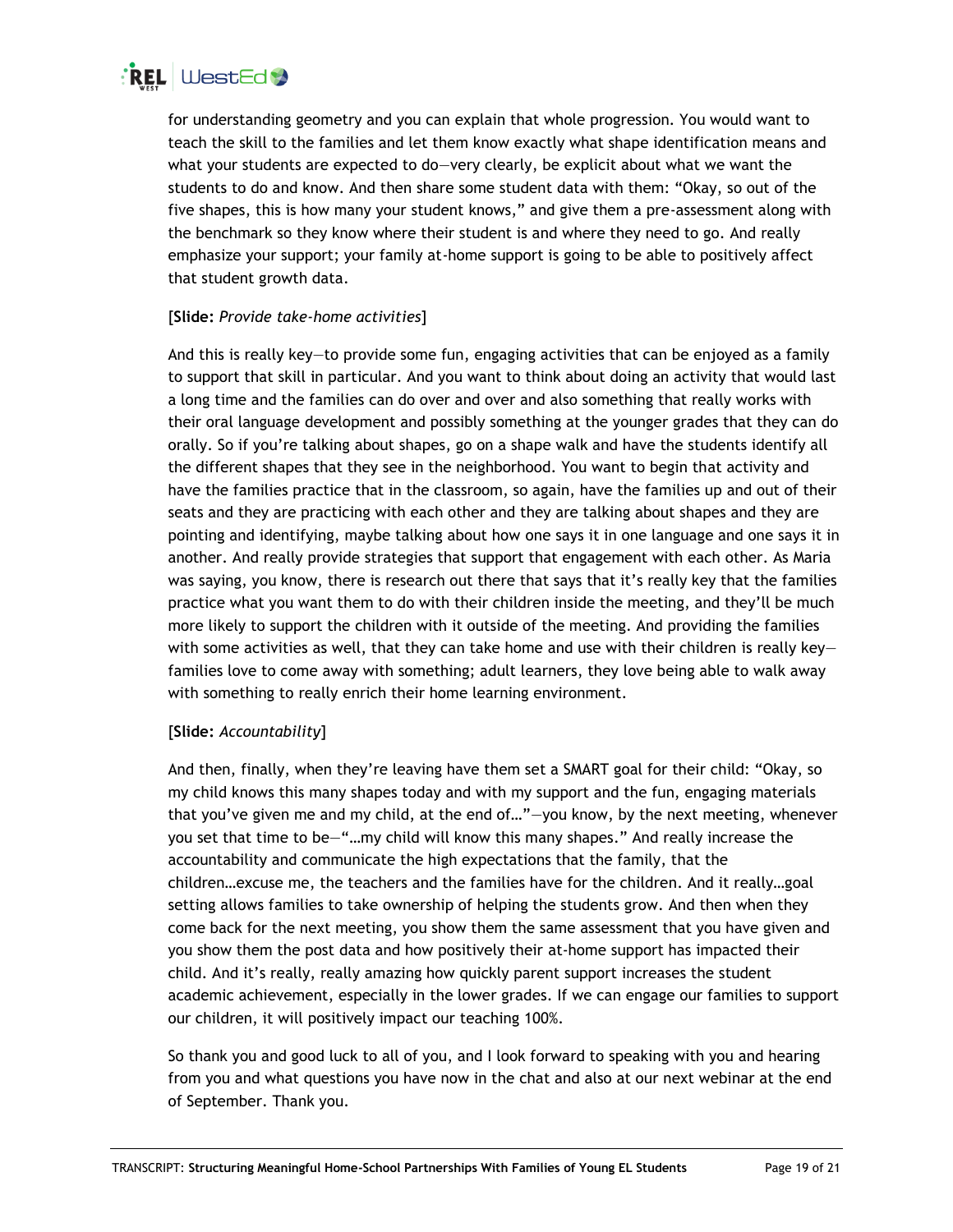

## ERIC HAAS

Thank you, Melanie. I know we're getting very tight but I did want to ask one or two questions. One of them somebody asked—and this is also something I've experienced as well—is sometimes in school it's not just one or two predominant languages, but you have dozens, sometimes 30 or more, languages. How do you find ways of supporting home languages, whether it's translations or other things, when you have so many in one school? Any advice?

#### MELANIE PACKHAM

Well, typically those numbers are really large within a school, but when you're looking at a classroom setting that number can often be a lot smaller. You might have 30 languages in a school, but maybe more like 7 or 8 in the actual classroom. Again, the district that I'm from, we had 90 different languages and dialects. And in my 18 years' experience, I think the most I had was like 8 in one classroom. So I recommend working with the district, first of all, the district office, to let them know ahead of time when your meetings will be and garner as many interpreters as you can.

And then work with the family—if there is not an interpreter available—work with the family on bringing perhaps a neighbor or another family member with them that can help you translate. And really trying to ensure that the activities—be it the team building activity or the take-home activity—you really want to ensure that those activities that you are providing with the families, first and foremost, have been modeled so that they're very clear as to how to use them once they get home, and then, secondly, that they're accessible to all of the different languages. So especially in the younger grades pre-K and kinder, ensuring that the activities are like practicing their oral language development is really helpful.

#### ERIC HAAS

That's great, thank you. And I just have one more question, or a comment, for you and that is: home visits often come up as something that is very effective. At the same time, they're very time consuming. Any thoughts or advice based on your experience with home visits?

#### MELANIE PACKHAM

I think home visits are really wonderful when done in conjunction with something like a team meeting, like an APTT team meeting. They can be a…home visits can be a wonderful way to initially build that trust and get to the root cause of why that family might not be attending any events at the school and to extend that invitation for what's happening in the school and really build that home-to-school bridge. Ultimately, it's very powerful if you can get the families out of their home and really crossing that threshold to the school and feeling comfortable there and starting to meet and network with other families is very powerful. So I think working together with home visits and at-school activities and functions is the most effective, but really thinking about using the home visit as a means to initiate that relationship, and then sort of draw the families into the school and increase their comfort on campus, I think, is really ultimately what will be the most powerful and helpful for the families.